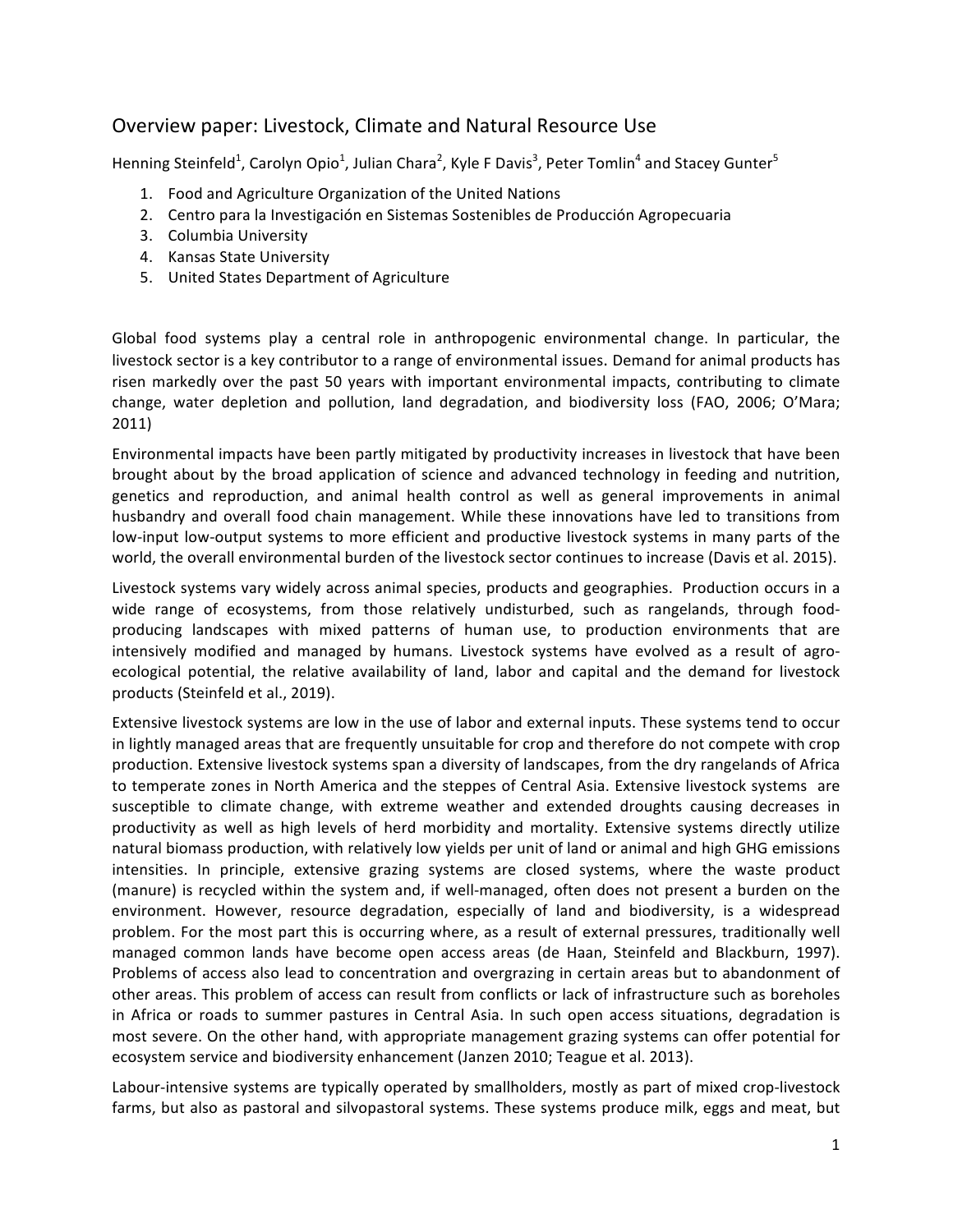other outputs such manure as fertilizer or animal traction are important as well. Livestock act as an asset and liquidity reserve that can be mobilized in case of need. The majority of labour-intensive systems are subsistence family farms, which sell or exchange any surpluses locally. For these farming families, livestock are an important source of nutritious food and fulfil social and financial functions. If measured simply by yield gaps, resource use in subsistence farms is generally inefficient compared to extensive or capital-intensive systems (Herrero et al., 2013). However, there are other metrics that must be considered, particularly in relation to nutrient cycling, adding value to crop residues, providing draught power and manure and capturing carbon. Resource use in mixed farming is often highly selfreliant as nutrients and energy flow from crops to livestock and back.

Capital-intensive systems are open in both physical and economic terms. They depend on external supplies of feed, energy and other inputs. The operations are usually large-scale, mechanized and vertically integrated. There is thus a greater uniformity of practices than in mixed and grazing systems. These systems are defined by their reliance on external feeds that are nutritionally optimized to promote growth and production. For cattle, this means fattening animals in feedlots with concentrate feed based on grains or oilseeds feeds during the last few months before slaughter. With intensive pork and poultry production, the animals are exclusively fed purchased feeds. Farmers also use selected breeds optimized for size, productivity and product characteristics, and animals are kept in controlled, confined settings. This system uses large amounts of feed and other external inputs, but also produces greater yield per unit of land and per animal than extensive farming systems. While the number of farmers farmers is smaller than labour-intensive systems, many people benefit from a regular supply of safe, affordable, nutritious food. In contrast to extensive systems and integrated crop-livestock systems, these systems are almost exclusively dedicated to food production, as a response to growing demand for livestock products, domestically and for export. Emission intensities are often low in these systems. However, with specialization and concentration of animals in high densities, dealing with nutrient-rich manure is a challenge for intensive systems and a major source of soil and water pollution. Capitalintensive systems, through trade links, can also exert pressures on ecosystems in distant locations, for example through the use of soy produced in the the Americas in livestock feed in Europe or East Asia. These systems, if not properly regulated, offer many opportunities to neglect their environmental costs.

## Land use and land use change

Land is the basis of food production and a finite resource. The tripling of food production over the last 50 years (FAO, 2017) has partly been supported by bringing more land into production, but at the same time has resulted in accelerating degradation and soil erosion.

Pastures and arable land for feed production occupy almost one-third of the global ice-free terrestrial land surface (FAO, 2006). Livestock appropriate the majority of global phytomass captured by human activity, mostly by converting vegetal material of no immediate other use by way of ruminant production. In total, crop and livestock production accounts for 78 percent of global human appropriation of net primary productivity (HANPP), the remaining 22 percent made up by forestry, infrastructure, and human-induced fires (Haberl et al., 2007). Krausmann et al (2008) suggest that 58 percent of directly used human-appropriated biomass was utilized by the livestock sector in 2000, while Davis and D'Odorico (2015) estimate that half of all crop calorie production was used for feed in 2011. Considering the inefficiencies inherent to biological feed conversion, the expected expansion of livestock production will likely grow as a share in anthropogenic biomass consumption. Biomass appropriation does not necessarily imply a negative impact on the environment. In properly managed grass-based systems, grazing and mowing contribute to increased ecosystem productivity and biodiversity. Demonstrations in the State of Georgia (USA) with grass-fed beef production have shown that appropriate management of pasture lands can sequester more carbon equivalents than the beef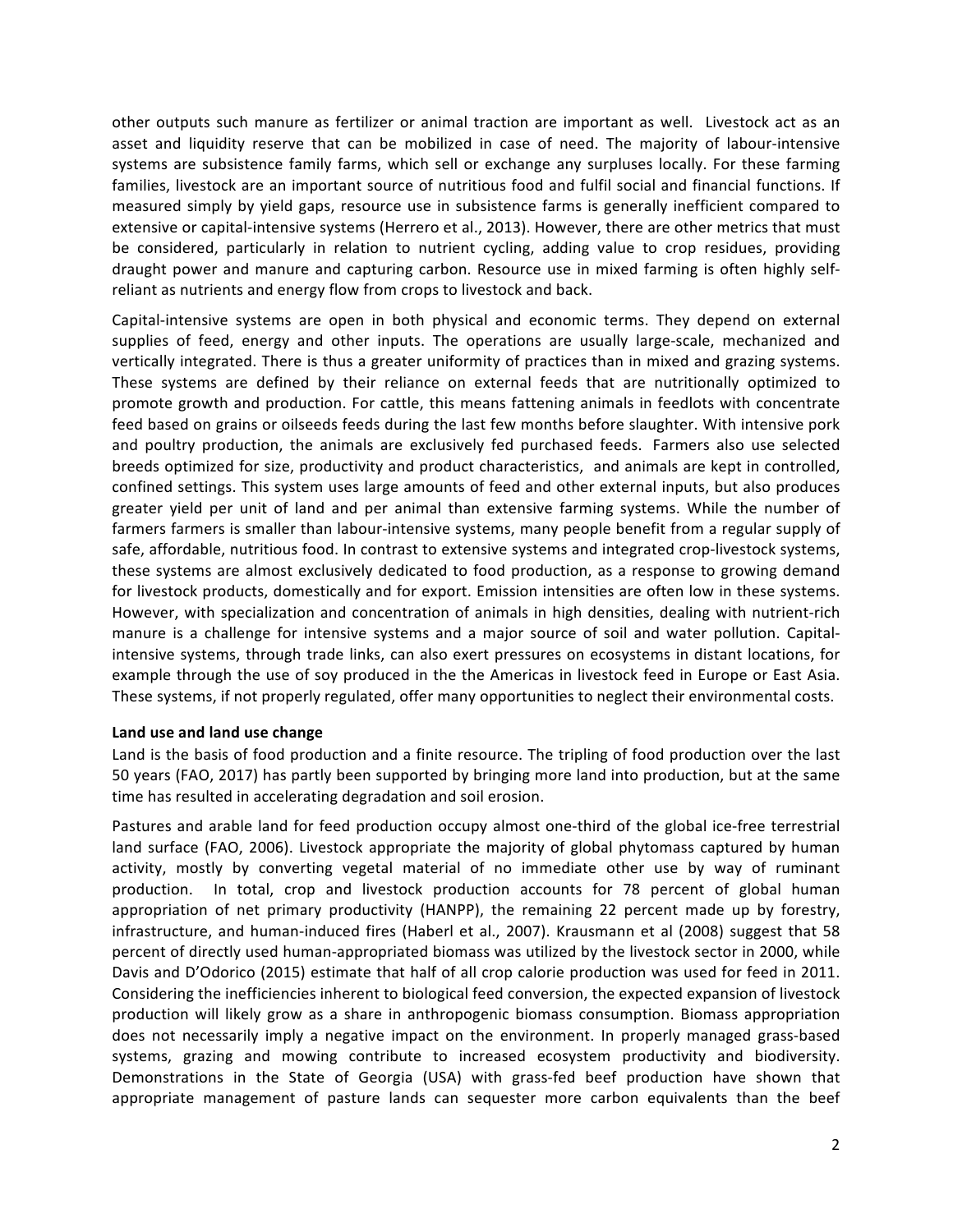producing enterprise emits (WOF, 2019). Derner et al. (1997) report increased soil carbon storage in grazed versus non-grazed pastures in the shortgrass steppe of northeastern Colorado. In many regions, grasslands represent the only viable system of food production and enable communities to inhabit, and prosper in, arid and semi-arid regions. However, livestock systems, particularly in fragile landscapes with highly variable climate that livestock often occupy, are often implied in extensive land degradation (Steinfeld and Gerber, 2010; Ash and Melvor, 2005).

Most are facing some form of disturbance. The Land Degradation Assessment in Drylands (LADA) concludes that about 16 percent of rangelands are severely degraded (FAO, 2010). Other studies also reported severe degradation in grazing biomes. Le et al. (2014), estimates that about 40 percent of grasslands experienced degradation between 1982 and 2006. The most fertile grassland are increasingly converted into crop land in South America. In North America, only around 20% of its central grasslands have not yet been developed or converted to cropland, and much of what remains is utilized for cattle grazing (Samson, et al., 1998). In China, grassland degradation in Inner Mongolia is believed generally to be a major reason for the increased frequency of severe sand and dust storms in northern China in recent decades, particularly in Beijing and adjacent regions (Shi et al., 2004).

Degradation is caused by a variety of factors, mostly related to overgrazing and resulting problems of soil erosion and weed encroachment. Many of the problems, particularly in low income countries of Africa and Asia arise from the breakdown of traditional management with centuries-old nomadic and transhumant grazing systems. Population growth, urbanization, collectivization and subsequent breakup of collective farms, and land distribution have all contributed to the decline of traditional grazing systems in many regions, and their replacement with continuous overgrazing and subsequent deterioration.

In intensive livestock operations, the need for external feed drives up demand for crops and land to grow them. Today, about one-third of global cropland is used to produce feed crops (Mottet et al. 2017). Unlike ruminant systems, which mainly require grazing areas, intensive pork and poultry systems rely on cropland elsewhere for feed production. The expansion of soybean production for feed protein has occurred at the expense of forests, in addition to pasture conversion to cropland in Latin America. The added impacts of land-use change in systems that source feeds from high-deforestation areas can outweigh any gains from higher productivity—this impact in fact explains the higher overall emissions associated with intensive pork production at the global level (FAO, 2013). Additionally, since markets for livestock feed are global, any increase in demand can result in continued pressure for land conversion in feed-producing regions. There are also indirect pathways for soybean to be a driver of deforestation. For example, Fearnside (2005) suggests that while pasture occupies vast areas of land, soybean cultivation carries the political weight necessary to induce infrastructure improvements, which in turn stimulates the expansion of other crops. Further, Nepstad et al (2006) suggest that growth of the Brazilian soy industry may have indirectly led to the expansion of the cattle herd. According to several studies (Nepstad et al., 2006; Cattaneo, 2008; Dros 2004), soybean has driven up land prices in the Amazon and in Mato Grosso, allowing many cattle ranchers to sell valuable holdings at enormous capital gains and purchase new land at the agricultural frontier and expand their herds.

Land use conversion from forest to pasture is thus often driven by demand for livestock products, and large profits can be made from increase in land prices at the agricultural frontier, often compounded by lack of enforcement of policies and regulations. Converting natural ecosystems reduces biodiversity and ecosystem services (e.g., pollination, pest control, flood control). Current pasture management practices often result in land degradation, which results in the need for more forest clearing, and pasture burning to promote regrowth and nutrient cycling leads to additional forest losses from accidental fires. Forest clearing, often through burning, releases large amounts of  $CO<sub>2</sub>$  to the atmosphere, and greater livestock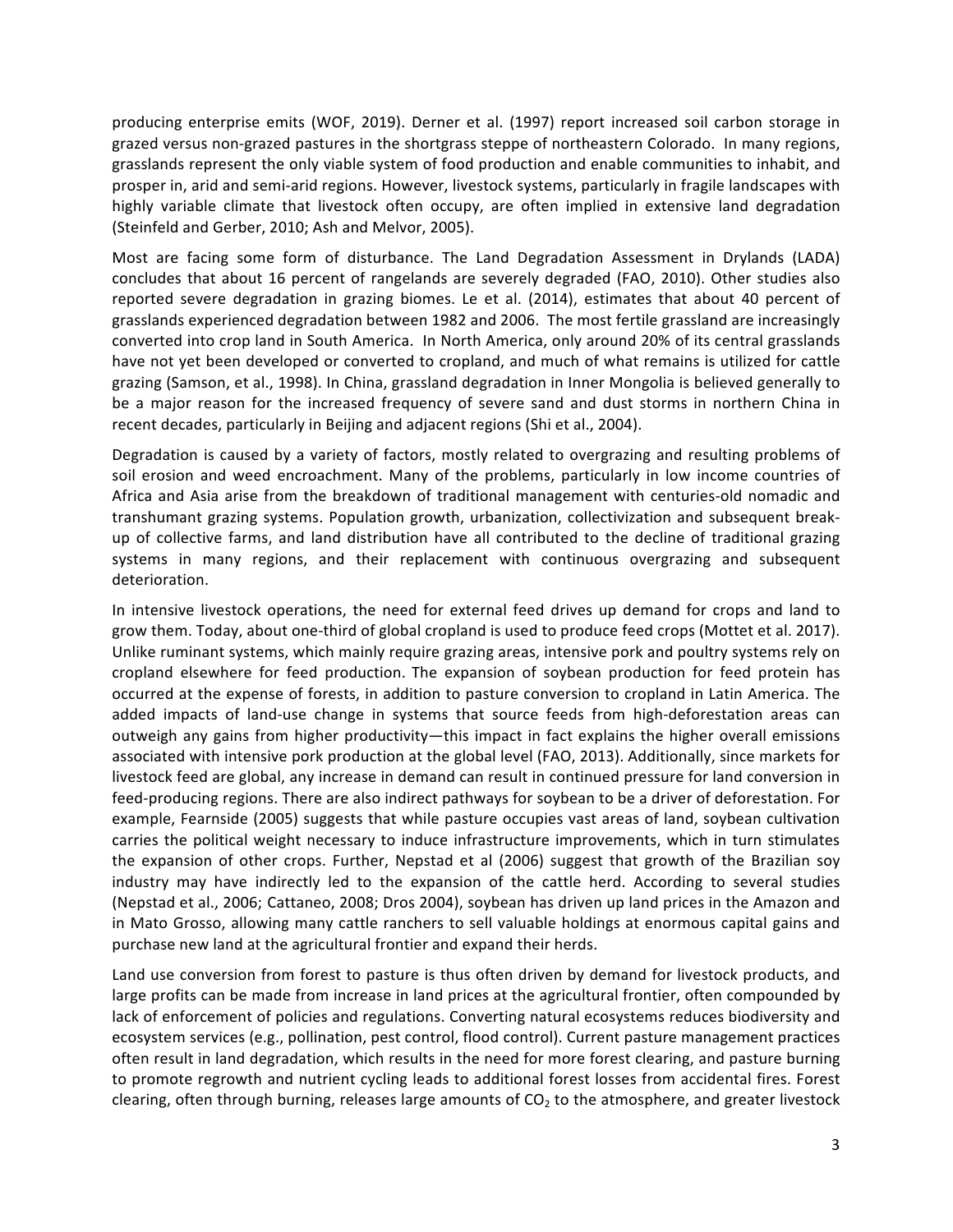numbers also increase GHG emissions. At the same time, the ability of terrestrial ecosystems to absorb gases (especially  $CO<sub>2</sub>$ ) is reduced by forest clearing.

#### Livestock production in a changing climate

Future livestock production requires adaptation to a complex suite of impacts linked to climate change: higher temperatures; changes in rainfall patterns, amounts and intensity, and more extreme weather events; requirements for GHG mitigation; potential competition for land resources for production of human food, animal feed, fuels, and carbon sequestration and increasing input costs due to water shortage and higher energy costs; and expectations that sustainable production and environmental protection be demonstrated.

Globally, livestock systems emit 14.5 percent (7.1 gigatonnes  $CO<sub>2</sub>$  equivalent) of global anthropogenic emissions (FAO, 2013), considering not only direct emissions from animals and manure, but also emissions associated with feed production and land use change, as well as processing and transport. Methane (CH<sub>4</sub>) emissions from livestock are estimated to be approximately 3.1 Gt CO<sub>2</sub> eq. accounting for 44 percent of total anthropogenic methane emissions. Furthermore, the global livestock sector contributes 3.1 Gt CO<sub>2</sub> eq. of nitrous oxide (N<sub>2</sub>O), or about 72 percent of anthropogenic N<sub>2</sub>O emissions. The contribution of  $CO_2$  emissions from the livestock sector are estimated at 2 Gt  $CO_2$ , or 6 percent of global anthropogenic  $CO<sub>2</sub>$  emissions (FAO, 2013).

Livestock contribute both directly and indirectly to greenhouse gas emissions. Direct emissions are produced by animal through biological processes such as enteric fermentation and manure and urine excretion. Specifically, ruminants produce  $CH<sub>4</sub>$  directly as a by-product of digestion via enteric fermentation by microbes. Methane and  $N_2O$  emissions are released from nitrification/denitrification of manure and urine. Direct emissions represent 49 percent of the emissions from livestock systems (FAO, 2013). 

Indirect emissions refer to emissions associated with activities such as feed production (CO<sub>2</sub> and N<sub>2</sub>O), manure storage and application (N<sub>2</sub>O and CH<sub>4</sub>), production of fertilizer for feed production (CO<sub>2</sub>), and processing and transportation of feed, animals, and livestock products ( $CO<sub>2</sub>$ ). These emissions represent 41 percent of the livestock emissions.

Additional indirect emissions include emissions from land use and land use change linked to livestock production. These emissions are associated with deforestation (i.e., conversion of forest to pasture and cropland for livestock purposes), desertification (i.e., degradation of above ground vegetation from livestock grazing), and release of C from cultivated soils (i.e., loss of soil organic carbon (SOC) via tilling, and natural processes). FAO estimates livestock induced land use change for feed production to be responsible for almost 10 percent of total livestock emissions (FAO, 2013).

Globally, there is more carbon in soil than in terrestrial plants and the atmosphere combined. Grasslands are the largest terrestrial carbon sink, occupying about 70 percent of the global agricultural area and are estimated to contain globally 343 billion tonnes of carbon, nearly 50 percent more than is stored in forests worldwide (FAO, 2010). The large area under grasslands implies that even small increments of change in soil carbon stocks in grassland can have a significant impact on global carbon balance (Sacks et al., 2014). In grazing lands soil carbon stocks are susceptible to loss upon conversion to other land uses or following activities that lead to degradation, such as overgrazing.

Emissions from cattle dominate livestock-related emissions, contributing around 65 percent of the total. Buffaloes and small ruminants add a further 9 percent and 7 percent respectively, so in all ruminants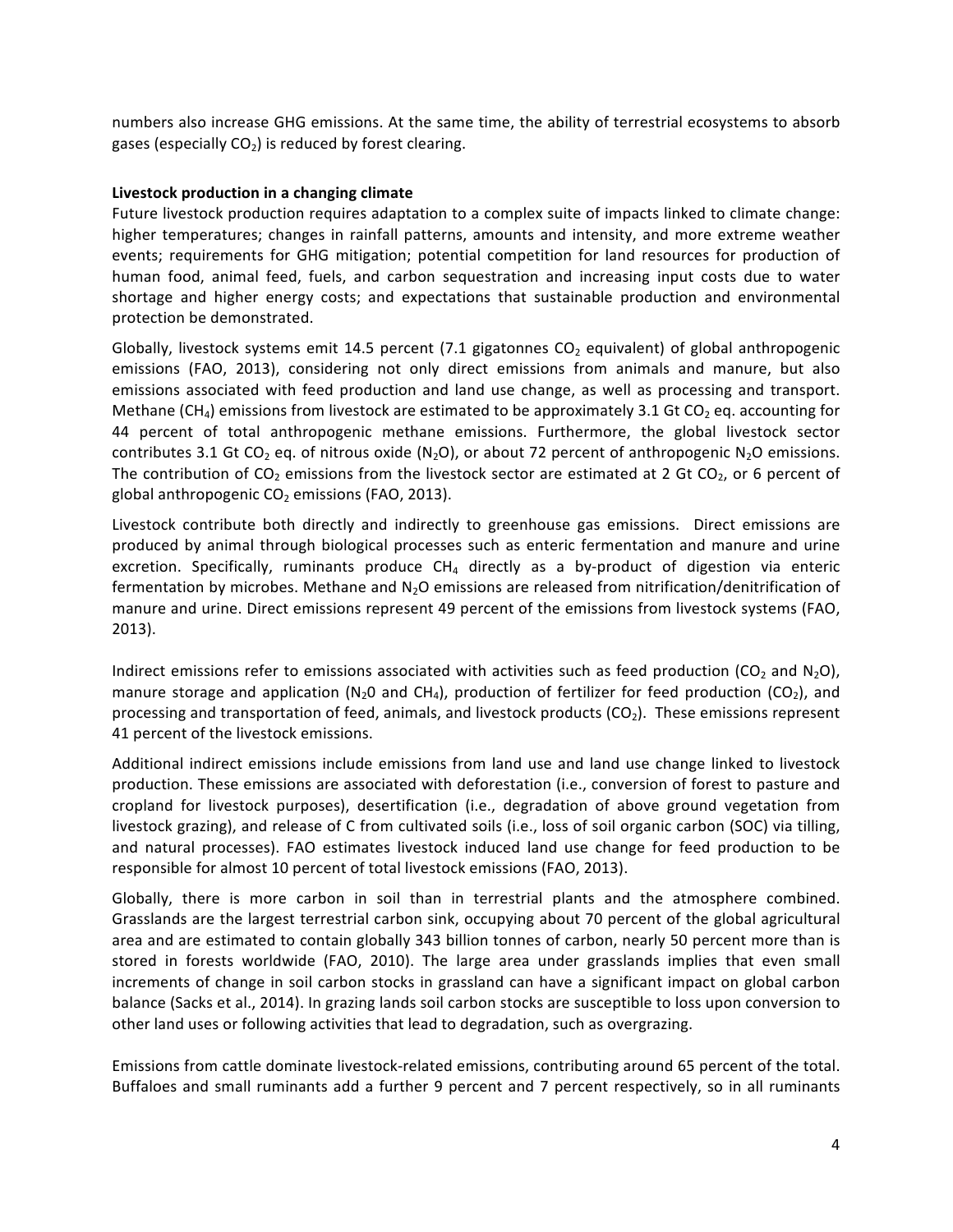account for over 80% of total livestock related climate impacts, most significantly via enteric methane – which are highest, per unit of milk or meat, in grazing systems (FAO, 2013).

Emission intensities (i.e. emissions per unit of product) vary from commodity to commodity. They are highest for beef (almost 300 kg CO<sub>2</sub>-eq per kilogram of protein produced), followed by meat and milk from small ruminants (165 and 112kg  $CO_2$ -eq.kg, respectively). Cow milk, chicken products and pork have lower global average emission intensities (below 100  $CO_2$ -eq/kg protein). Current livestock production systems operate at very different levels of efficiency. As a result, emissions per unit of product, or emission intensities, can vary substantially within systems. For example, emission intensities for beef vary from 100 to 490 kg  $CO_2$ -eq/kg protein (FAO, 2013).

Regional and country emission profiles for livestock vary widely. Differences are explained by the respective shares of ruminants or monogastrics in total livestock production, and by levels of technology and emission intensities. Latin America and the Caribbean have the highest level of livestock emissions (almost 1.3 Gt CO<sub>2</sub> eq.) due to the importance of beef. Although at a reduced pace in recent years, ongoing land use change contributes to high  $CO<sub>2</sub>$  emissions in the region, due to the expansion of both pasture and cropland for feed production. With the highest livestock production and relatively high emission intensities for its beef and pork, East Asia has the second highest amount of livestock emissions (more than 1 Gt CO<sub>2</sub> eq.). North America and Western Europe show similar GHG emission totals (over 0.6 Gt CO<sub>2</sub> eq.) and also fairly similar levels of protein output. However, emission patterns are different. In North America, almost two-thirds of emissions originate from beef production, which has high emission intensities. In contrast, beef in Western Europe mainly comes from dairy herds with much lower emission intensities. In North America, emission intensities for chicken, pork and milk are lower than in Western Europe because the region generally relies on feed with lower emission intensity. South Asia's total sector emissions are at the same level as North America and Western Europe but its protein production is half what is produced in those areas. Ruminants contribute a large share due to their high emission intensity. For the same reason, emissions in sub-Saharan Africa are large, despite a low protein output (FAO, 2013).

Climate change poses a serious threat to livestock systems, although the magnitude of the impacts is uncertain because of the complex interactions and feedback processes in the ecosystem and the economy. Shifts in climatic conditions are affecting livestock production in several ways (Rojas-Downing et al., 2017). Temperature increases; shifts in rainfall distribution and increased frequency of extreme weather events are expected to adversely affect livestock production and productivity in most  $locations<sup>1</sup>$  This can occur directly through increased heat stress and reduced water availability, and indirectly through reduced feed and fodder quality and availability (Chapman et al., 2012; Polley et al., 2013; Thornton et al., 2009), increased disease pressure (Lacetera, 2019), and competition for resources with other sectors (FAO, 2010; Thornton et al. 2009; Thornton and Gerber, 2010; Thornton 2010; Nardone et al., 2010).

While the effects of climate change on livestock are diverse, more serious impacts are expected in grazing systems, due to their direct dependence on ambient conditions affected by climate change, and their limited adaptation options (Aydinalp and Cresser, 2008 Thornton et al, 2009). Impacts are expected to be most severe in arid and semi-arid grazing systems at low latitudes, where higher temperatures and lower rainfall are expected to reduce rangeland yields and increase degradation (Hoffman and Vogel, 2008). Predicted changes in climate and weather are likely to result in more

 $1$  There may also be positive impacts from warm temperatures at higher latitudes though reductions in cold stress for animals raised outside, and through reductions in winter heating costs in confined systems (FAO, 2009).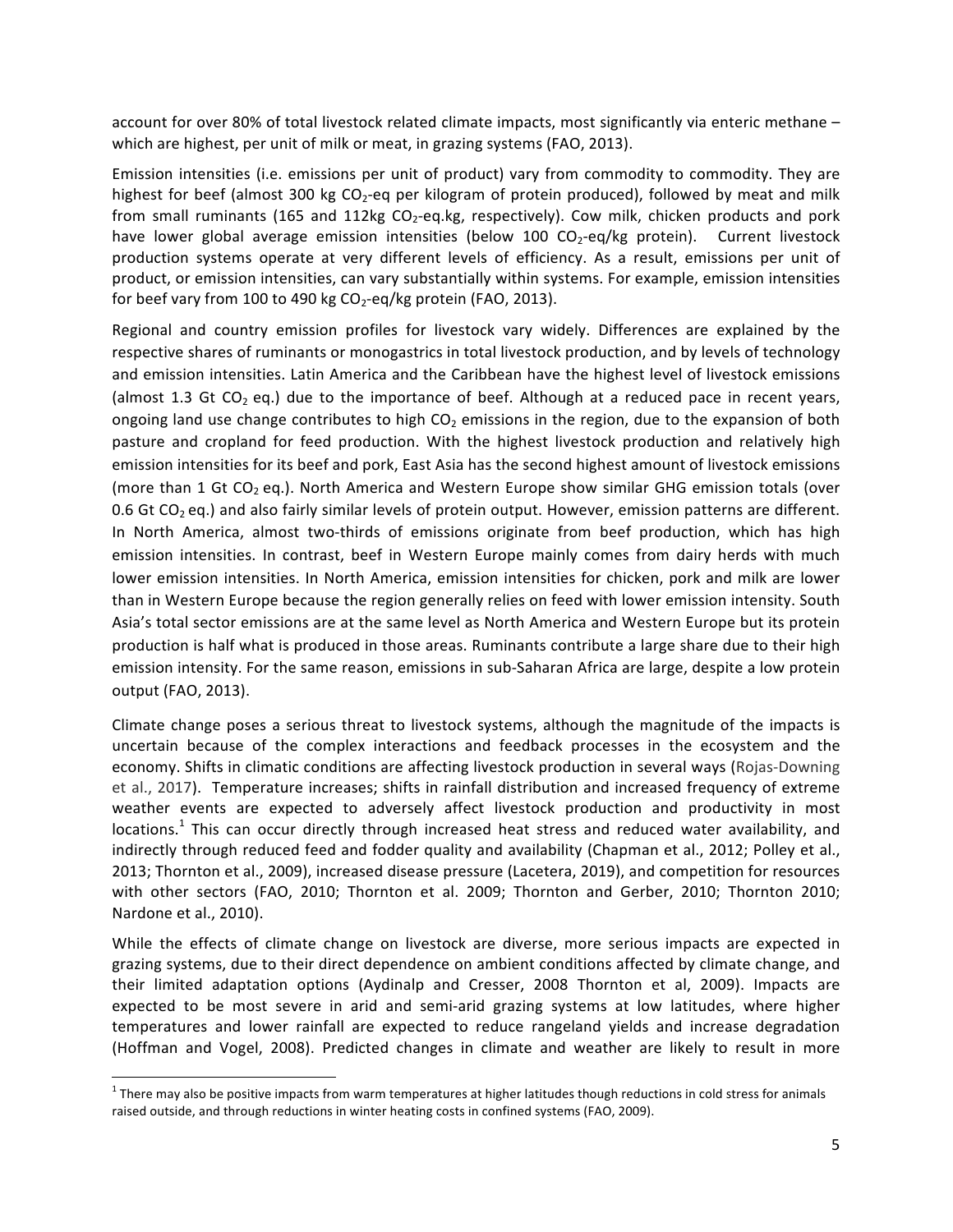variable pasture productivity and quality, increased livestock heat stress, greater pest and weed effects, more frequent and longer droughts, more intense rainfall events, and greater risks of soil erosion (Stokes et al. 2010). Climate change may also impact grazing systems by altering species composition in mixed swards. For example, warming favours tropical (C4) species over temperate (C3) species, with associated changes in pasture quality (Howden et al. 2008). Augustine et al. (2018) report that shortgrass prairie grass in the United States when grown in-situ under  $CO<sub>2</sub>$  enrichment and warming, increased in net primary production but declined in metabolizable energy and protein concentration. While the absolute magnitude of the decline in energy and nitrogen due to combined warming and  $CO<sub>2</sub>$ enrichment is relatively small, such shifts can have substantial consequences for ruminant growth rates during the primary growing season in the largest remaining rangeland ecosystem in North America (Augustine et al., 2018).

In contrast, the direct impacts of climate change are more limited on non-grazing systems, as animals are housed in buildings that allow greater control over ambient conditions (Thornton and Gerber 2010; FAO 2010). Indirect impacts from lower crop yields, feed scarcity and higher feed and energy prices are nonetheless important in these systems as well.

Within these broad trends, there will be large local variations, as the impacts of climate change are likely to be highly spatially specific.

The impact of climate change on livestock production is further compounded by the vulnerability of livestock keepers, who are often poor. In some situations livestock keeping is itself an adaptation strategy. Even though climate change presents great adaptation challenges for livestock, it could also elevate the importance of livestock, given the greater capacity for livestock to cope with increased climate variability compared to cropping. Jones and Thornton (2009) predict that climate change and variability is likely to induce shifts from cropping to increased dependence on livestock in Africa.

Adoption of management changes for longer term adaptation is currently limited by uncertainty about the local impacts of climate change, and limited information on the best response strategies for profitable farming enterprises. Research is needed to better understand the direct and indirect effects of climate change on animal production systems for development of regionally applicable, longer term adaptation strategies (Garnaut, 2011; FAO and IPCC, 2017).

## **Water Use**

Water usage for the livestock sector should be considered an integral part of water resource management, considering the type of production system (e.g. grassland-based, mixed crop–livestock or landless) and scale (intensive or extensive), the species and breeds of livestock, and the social and cultural aspects of livestock farming in different countries (Schlink, Nguyen and Viljoen, 2010).

Consumptive water use in livestock is generally divided into two categories: (1) drinking and process water – direct blue water use; and (2) water use for production of feed, fodder and grazing – blue (i.e., irrigation) and green (i.e., rainfall) water use<sup>2</sup>. Livestock production requires high amounts of water, the vast majority of which comes from indirect water use. Deutsch et al. (2010) estimate that the livestock sector uses an equivalent of 11 900 km<sup>3</sup> of fresh water annually, that is approximately 10 percent of the annual global water flows (estimated at 111 000 km<sup>3</sup>). Weindl et al. (2017) estimate that for 2010, 2 290 km<sup>3</sup> of green water and 370 km<sup>3</sup> of blue water were attributed to feed production on cropland.

 $2$  Blue water represents surface and groundwater, whereas green water represents water lost from the unsaturated zone of soils by evaporation and transpiration from plants derived directly from rainfall (Falkenmark, 2003). Grey water, a theoretical estimate of the amount of water necessary to dilute pollutants, varies widely depending on the pollutant (e.g., nitrate, synthetic organic chemicals) and the thresholds selected for their concentrations.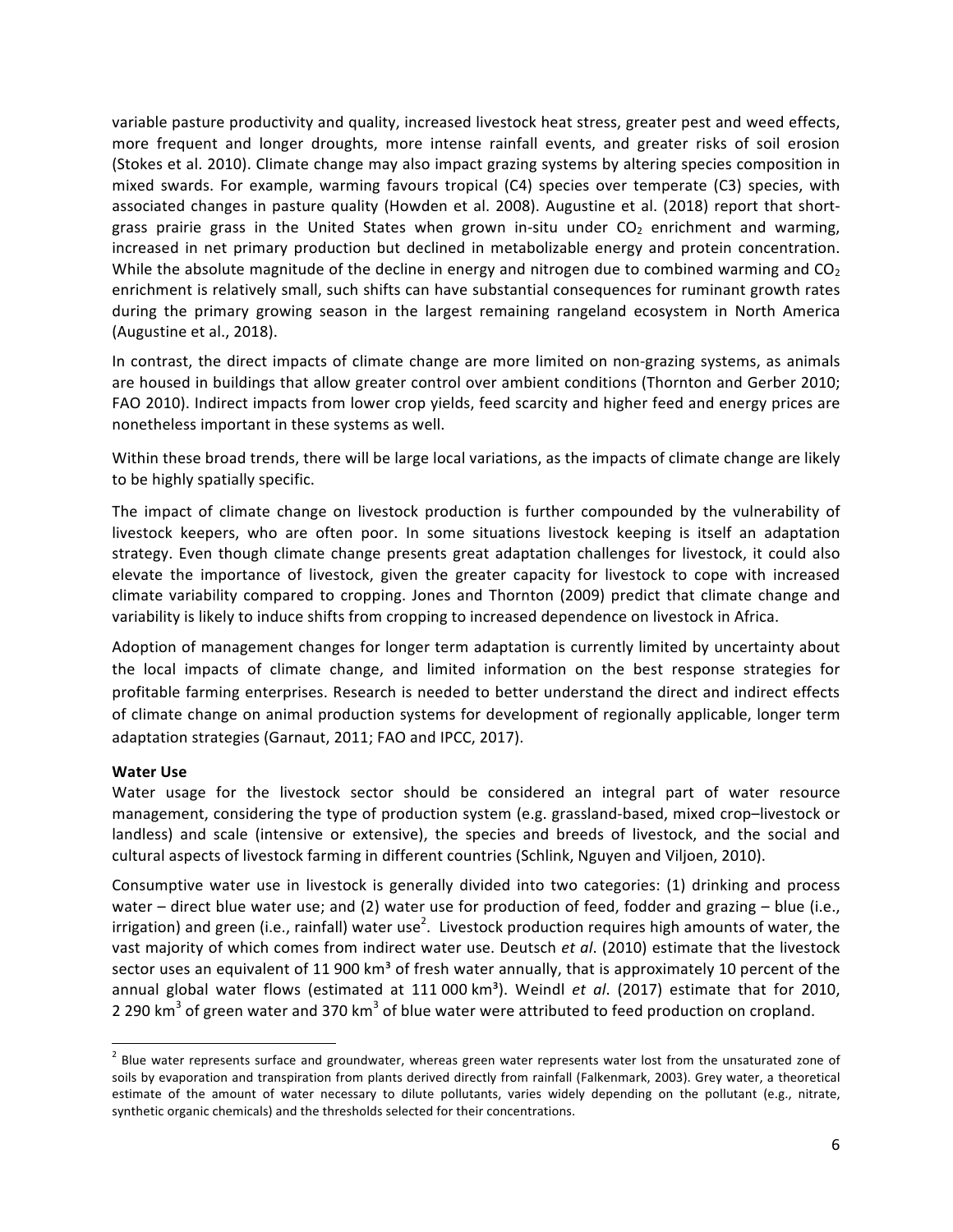Daily water requirements of livestock vary significantly between animal species, and within herds, differentiated by the animal's size and growth stage. Consumption rates can be affected by environmental and management factors, such as air temperature, relative humidity, metabolism and level of production. The quality of the water, which includes temperature, salinity and impurities affecting taste and odour, also has an effect. Further, the water content of the animal's diet influences its drinking water needs. Feed with a relatively high moisture content decreases the quantity of drinking water required. For example, depending on their level of milk production, dairy cows drink between 68-155 litres of water per day (OMAFRA, 2015), while swine drink between 2.6-22 litres per day (Meehan et al., 2015), small ruminants drink between 2-12 litres per day (DAF, 2014), and poultry drink between 0.05-0.77 litres per day.

Apart from drinking water for livestock, water is used to grow and process feed, and for processing output into marketable products. Gerbens-Leenes et al. (2013) find that on average, the water footprint of concentrates (1000 m<sup>3</sup> tonne<sup>-1</sup>; global average) is five times larger than the water footprint of roughages (grass, crop residues and fodder crops; 200 m<sup>3</sup> tonne<sup>-1</sup>). As roughages are mainly rain-fed and crops for concentrates are often irrigated and fertilized, the blue and grey water footprints of concentrates were found to be 43 and 61 times that of roughages, respectively.

The difference in water requirements has an impact on the total water use for a specific product relying on the grain from a particular region. One kilogram of grain used in livestock feed requires about 1000 to 2000 kg of water if the feed is grown in the Netherlands or Canada. The same grain, however, requires approximately 3000 to 5000 kg of water if grown in arid countries like Egypt or Israel (Chapagain and Hoekstra, 2003).

In addition to effects on quantity used, loading of nutrients, pesticides, and antibiotics (Chee-Sanford et al. 2009) used in agriculture have negative effects on water quality and pose public health issues for humans. Phosphorous and nitrogen fertilizer pollution in particular is notorious for producing algal blooms and anoxic dead zones in both freshwater and coastal marine systems, which kill fish and reduce the palatability of drinking water for human consumption. Globally, there are over 400 coastal dead zones – up from 49 in the 1960s – and these are expanding at the rate of 10 percent per decade (Diaz and Rosenberg, 2008). An additional 115 sites in the Baltic Sea were added to the list in 2011 (Conley et al. 2011). In the United States alone, agriculture is estimated to account for around 60 percent of river pollution, 30 percent of lake pollution and 15 percent of estuarine and coastal pollution in 2010 (OECD, 2012; 2013). 

#### **Nutrient use and cycling in livestock systems**

Livestock have a positive role in balanced agricultural systems in that they can provide a large part of the nutrients for plant production. The increasing use of synthetic fertilizer has played a major role in increasing the supply of food necessary to support a rapidly growing human population, and for allowing a higher share of livestock products in human diets. These gains in human nutrition are however accompanied by larger nutrient loads entering the environment and subsequent degradation. Leakages from nutrient use in agriculture are large, causing not only environmental damage but also public health impacts. 

Today, nutrients are used inefficiently in most agri-food systems – resulting in enormous and unnecessary losses to the environment, with impacts ranging from air and water pollution to the undermining of important ecosystems (and services) as well as the livelihoods they support.

Animals require specific nutrients in the correct amount and composition to optimize productivity. All nutrient elements are taken up via feed and water ingested. The amounts taken up depend on the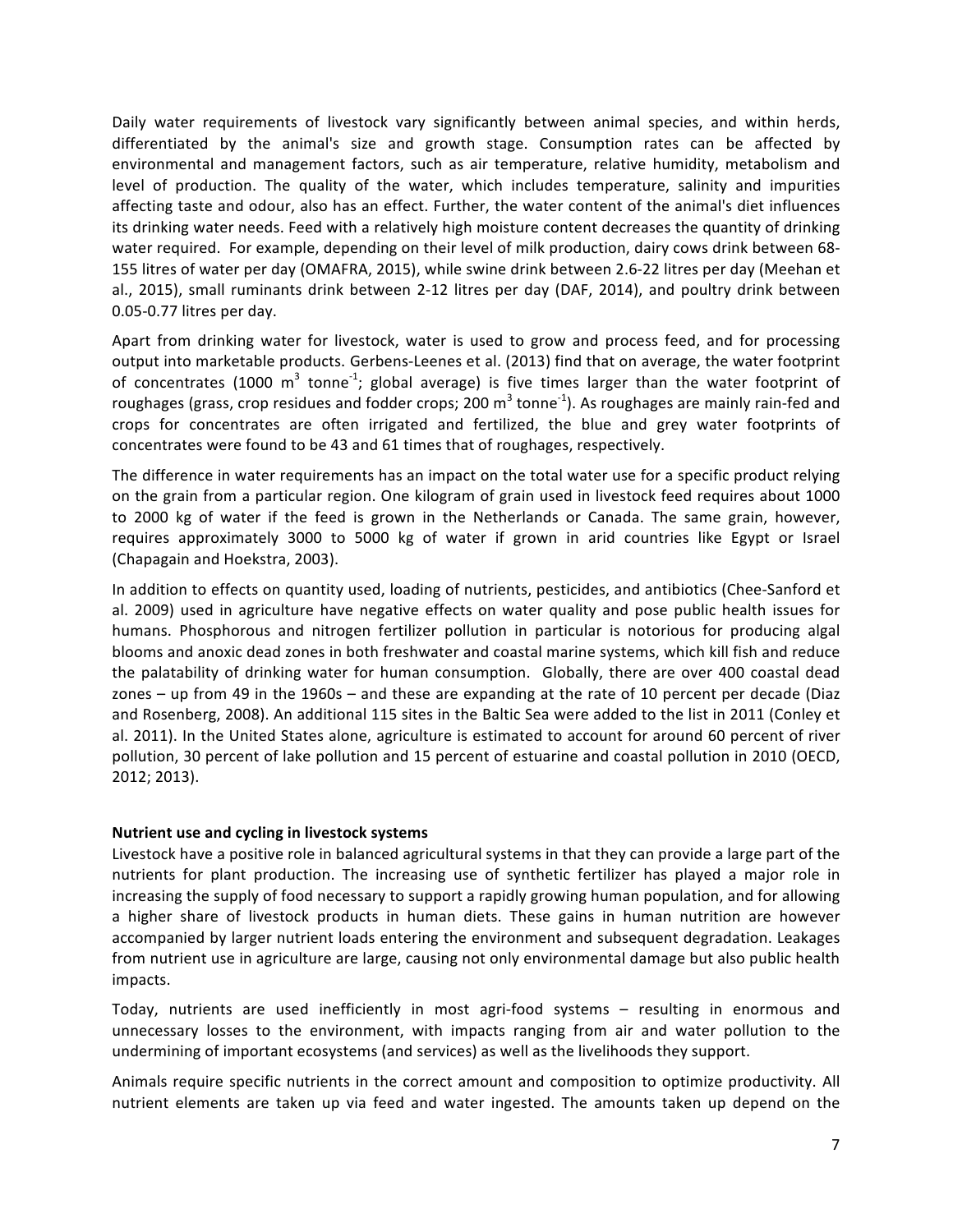nutrient element, animal type, body mass, productivity, and management. Feeding regimes are formulated with a safety margin by increasing the concentrations of nutrients beyond those needed to meet requirements. Such overfeeding results in excretion of excessive nutrients. A large percentage of the nutrient elements consumed in the feed is excreted via dung and urine (typically between 60% and >90% of the nutrients present in feed, depending on animal species, feed composition, productivity and management (Liu et al., 2017). Mineral supplements (e.g. Cu, Zn, Se, Ca, Mg) are offered to animals to boost productivity and improve health. This supplementation of animal feeds also enhances the nutrient content in animal manure, and hence the fertilization value of the animal manure. However, excessive supplementation can also make manure a pollutant.

Livestock systems are highly diverse in their nutrient management. In grazing systems, most of the dung and urine is deposited on pastures and nutrients are thus recycled, but the recycling of N and P is often low due to the spatially uneven distribution of manure. In mixed crop–livestock farms, the recycling and use of manure nutrients greatly depends on the management of manure, manure management technology, availability of synthetics substitutes and regulations. Recycling of manure nutrients difficult in large industrial production systems with reduced access to land for manure application, resulting in nutrient loading and pollution.

Animal manure is a large source of organic carbon and nutrients, and important for improving soil quality and the fertilization of crops. Returning manure to land is one of the oldest examples of a circular economy. FAO estimates that about 70 percent of the nitrogen ingested is returned to land in the form of animal manure. While this figure seems impressive, much of the recycled nutrients is imprecisely applied resulting in unbalanced fertilization. In addition, not all nutrients are available for uptake by plants and therefore lost to the environment.

Furthermore, inappropriate collection, storage and subsequent application of manure to cropland contribute to high losses of manure nutrients to air and waterbodies. Manure N and P are not effectively used in crop production due to: (1) the often incomplete collection and inappropriate storage of manure from housed animals, with large volatilization and leaching losses; (2) the poor timing and method of manure application; and (3) the relatively low prices of chemical fertilizers.

The specialization and geographic concentration of livestock production since the second half of the 20th century has resulted in the spatial decoupling of crop and animal production, and limited the opportunities for the utilization of nutrients in animal manure (Naylor et al., 2008). Areas with high animal density produce excess volumes of nutrients in relation to local capacity of land to absorb this load. Trade in feed not only results in the concentration of excessive nutrients but also in the depletion of soil nutrients in some countries. As a result, manure nutrients are often not utilized efficiently. In contrast to the nutrient oversupply in some parts of the world (North America, Europe, South Asia, East Asia), there remain vast areas, notably in Africa and Latin America, where harvesting without external nutrient inputs (nutrient mining) has led to land degradation and depletion of soil fertility (Smaling et al. 1997; Sanchez, 2002).

Nitrogen plays an important role in animal production because it is essential for the production of animal tissues, such as meat, milk, eggs or wool. The global efficiency of nitrogen in livestock systems is low. Corresponding values for nitrogen use efficiency (NUE) are 5-30 percent for meat and dairy products () compared to 45-75 percent for plant commodities () (Westhoek et al., 2015). Ninety-six million tonnes<sup>3</sup> of nitrogen are excreted by livestock annually; equivalent to about 80 percent of the global N fertilizer demand. Nitrogen is lost through emissions of ammonia (NH<sub>3</sub>), nitrous oxide (N<sub>2</sub>O),

<u> 1989 - Johann Stein, markin film yn y breninn y breninn y breninn y breninn y breninn y breninn y breninn y b</u>

 $3$  Source: FAO's Global Livestock Environmental Assessment Model – GLEAM Version 2.0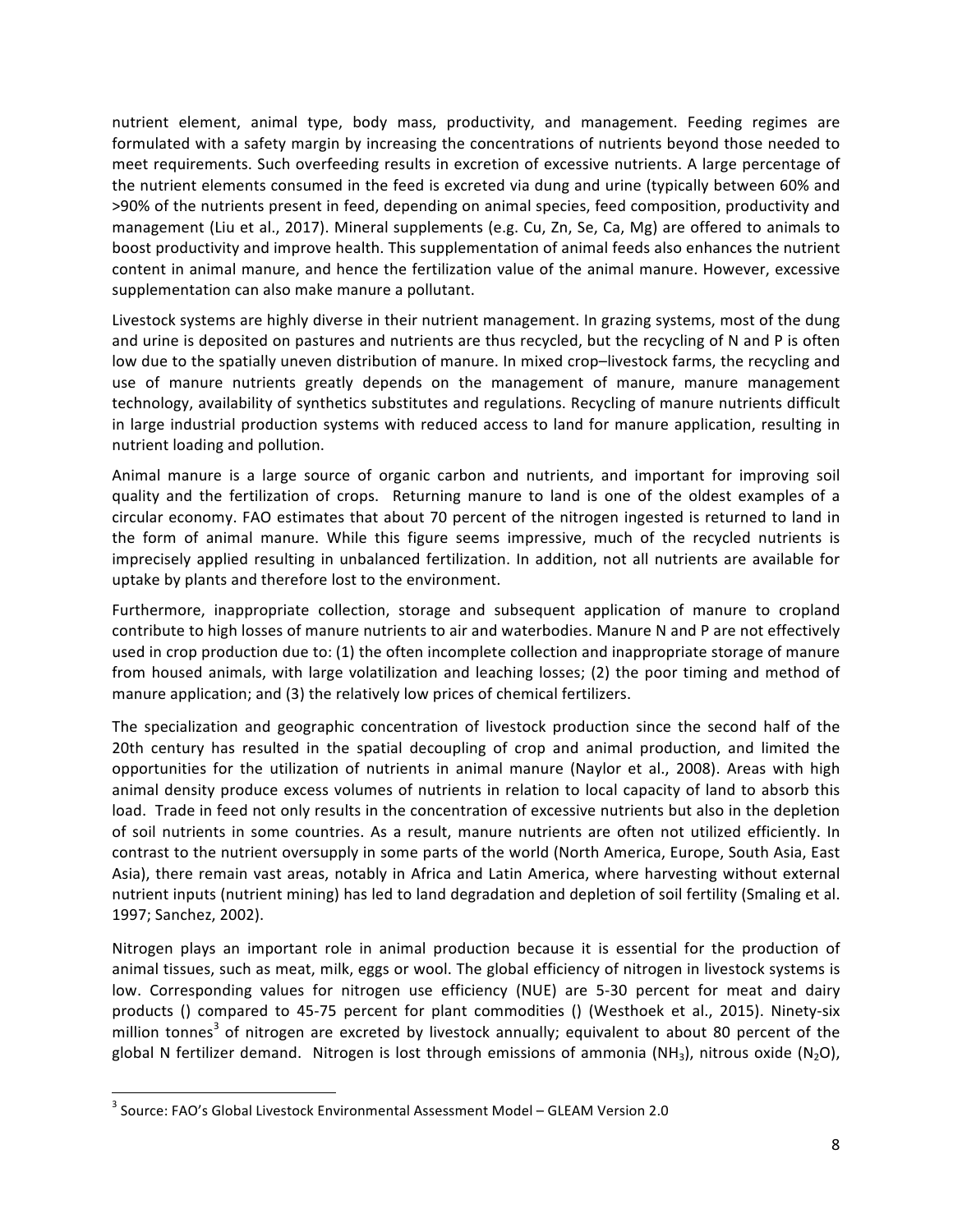and nitric oxide (NO). NH<sub>3</sub> contributes to eutrophication and acidification when redeposited on the land. NO plays a role in tropospheric ozone chemistry, and  $N_2O$  is a potent greenhouse gas.

Unlike  $N$ , the major concern over P is the potential pollution of surface water. Excess P in the soil is converted into water-insoluble forms, which then attach to soil particles and can erode into lakes, streams, and rivers. Erosion of soil particles containing P compounds into surface waters stimulates growth of algae and other aquatic plants. The resulting decomposition following such increased plant growth diminishes the oxygen in the water, creating an environment that is unsuitable for fish and other animals, i.e. eutrophication. Confined animal operations and excess fertilization are considered to be the major sources of P entering water bodies. In cereal grains and oilseed meals that make up the bulk of non-ruminant diets, two thirds of P is organically bound in the form of phytate. This form of P is largely unavailable to monogastric animals. Therefore, inorganic P is added to diets, usually in excess, to meet the P requirement of monogastric animals, leading to excess P excretion (Denbow et al. 1995; Humer et al., 2015). The efficiency of dietary P utilization P is relatively low (20–27%) (Ferket et al. 2002).

Trace elements are essential dietary components for livestock species. However, they also exhibit a strong toxic potential. When supplemented in doses above the animal requirements, trace elements accumulate in manure and represent a potential threat to the environment. Of particular importance in this regard is the feeding practice of pharmacological zinc  $(Zn)$  and copper  $(Cu)$  doses for the purpose of performance enhancement in pig, poultry, and dairy cattle. Pigs excrete approximately 80-95 percent of Cu and Zn dietary supplements (Brumm 1998) producing metal-enriched manures (Jondreville etal. 2003). Adverse environmental effects include impairment of plant production, accumulation in edible animal products and the water supply chain as well as the correlation between increased trace element loads and antimicrobial resistance (Brugger and Windisch, 2015).

### **Biodiversity**

The livestock sector affects biodiversity in multiple ways at the level of species and ecosystems, as well as agorbiodiversity. Direct impacts occur through grazing and trampling, changing vegetative cover and natural habitats. Indirect impacts result from livestock include land clearing for conversion to pastures or arable land for feed or alteration of nutrient flows. Livestock systems can drive the destruction of undisturbed habitats in biodiversity hotspots, such as in the conversion of primary forest to pastures or soybean in the Brazilian Amazon (Nepstad et al., 2009).

In grasslands, the relationship between biodiversity and stocking density often follows a Gaussian function, with the highest biodiversity levels found at moderate stocking densities where livestock can play the same role as wild herbivores (such as bison in North America, Collins et al., 1996) in promoting plant species richness and maintaining a high-quality grassland habitat for other taxa. The two ends of the stocking density gradient can result in biodiversity loss: abandonment because it leads to shrub encroachment and the loss of grassland species and overstocking as it leads to land degradation (Asner et al., 2004). In the United States, rangelands supply forages that support around 10% of the ruminants' needs, and with adequate livestock management they promote biodiversity conservation but also provide other ecosystem services - carbon sequestration and water provision in particular (Havstad et al., 2007). Grazing ungulates plays a key ecological role in grasslands, and can contribute positively to numerous ecosystem services. Grazing management and is often geared towards multiple goals, including vegetation management to reduce wildfire fuel loads, control of invasive weeds, maintain grassland habitat for sensitive species, support a diverse plant community structure, increase carbon sequestration, regulate beneficial nutrient cycling, control encroaching brush species and enhance wildlife habitat (DeRamus et al. 2003).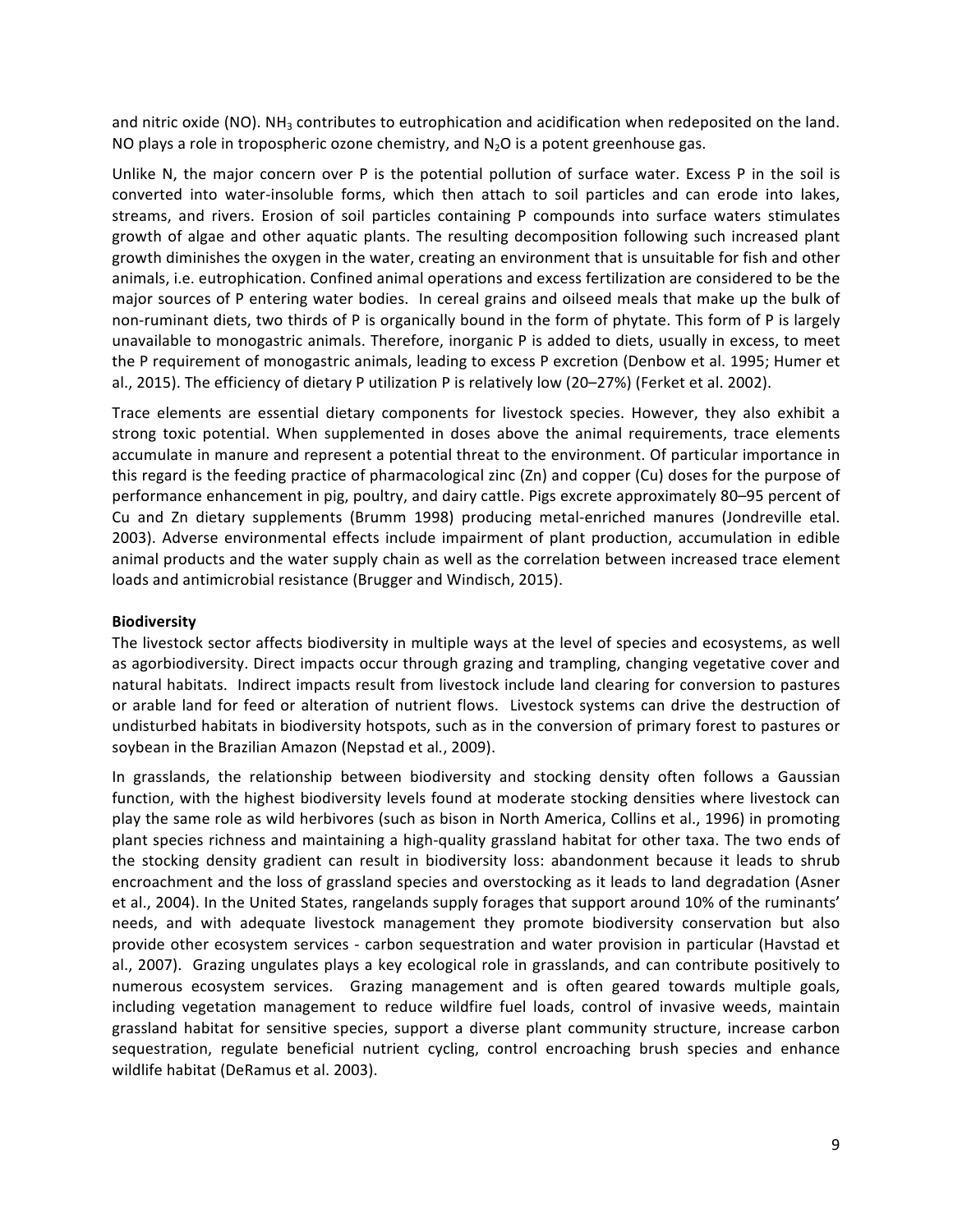In tropical environments, the replacement of complex forest habitats by pasture has also led to high biodiversity loss and habitat destruction. In these cases, biodiversity conservation and recovery require a combination of forest patches and higher tree cover (Gardner et al., 2009; Kremer and Merenlender, 2018). 

Through livestock's contribution to GHG emissions (Gerber et al., 2013), livestock indirectly contribute to biodiversity loss caused by climate change  $-$  the second yet increasingly important driver of biodiversity loss after habitat change (Leadley et al., 2010). Nutrient pollution is the other main driver of indirect impacts of livestock on biodiversity; it reduces species richness through eutrophication, acidification, direct foliar impacts, and exacerbation of other stresses (Dise *et al* 2011, Bobbink *et al* 2010). A striking example includes nutrient runoff from grazing systems in the Northeastern coast of Australia having an impact on corals in the Great Barrier Reef (Australian Government, 2014). Nutrient pollution also occurs at the stage of feed production. For instance, nutrient loading in the Mississippi due to fertilizer use in the central US croplands (mainly used as animal feed) has caused hypoxia and 'dead zones' in the coastal ecosystem (Donner, 2007).

At the level of agro-biodiversity, more than 8800 livestock breeds have been recorded globally; they underpin the capacity of livestock to provide diverse products and services across diverse environments. The proportion of livestock breeds at risk of extinction increased from 15 to 17 percent between 2005 and 2014 (FAO, 2015). Nearly 100 livestock breeds worldwide disappeared between 2000 and 2014. Europe/Caucasus and North America are the two regions with the highest proportion of at-risk breeds. Both regions are characterized by highly specialized livestock systems that rely on a small number of breeds for production. In the US, out of 284 reported breeds of livestock, 110 are at risk of extinction. The main drivers of loss of animal genetic resources include cross-breeding, changing market demands, weaknesses in animal genetic resources management programs, policies and institutions, degradation of natural resources, climate change and disease epidemics. Animal genetic resources are essential to cope with climate change, diseases and changing markets.

## 1. Innovations to enhance sustainability of livestock systems

Despite substantial progress made, today's agri-food systems fall short of meeting people's nutritional, environmental and socio-economic needs. Billions of people are still poorly nourished, millions of livestock producers live at subsistence level, enormous amounts of food go to waste and poor production practices are taking a toll on the environment and natural resource base. Innovations in technology – as well as in policy, financing, and business models – are essential to realizing a sustainable livestock sector.

Global livestock production has already benefitted from a wide range of innovations. Advances in animal nutrition and health, improved genetics, plant breeding, use of fertilizers and crop protection chemicals, mechanization and the more recent addition of biotechnology are some examples.

Innovation will be the fundamental engine of long-term growth and is crucial to enabling emerging economies to grow sustainably. Examples of new technologies include advanced precision livestock production technologies; digitalization and data enabled differentiation technologies e.g. big data, the Internet of Things (IoT), artificial intelligence and robotics and block-chain; and development of novel products. 

New technology is not only about improving efficiency  $-$  it is also helping make a huge difference to the health and well-being of animals. An example of an integrated precision livestock farming framework is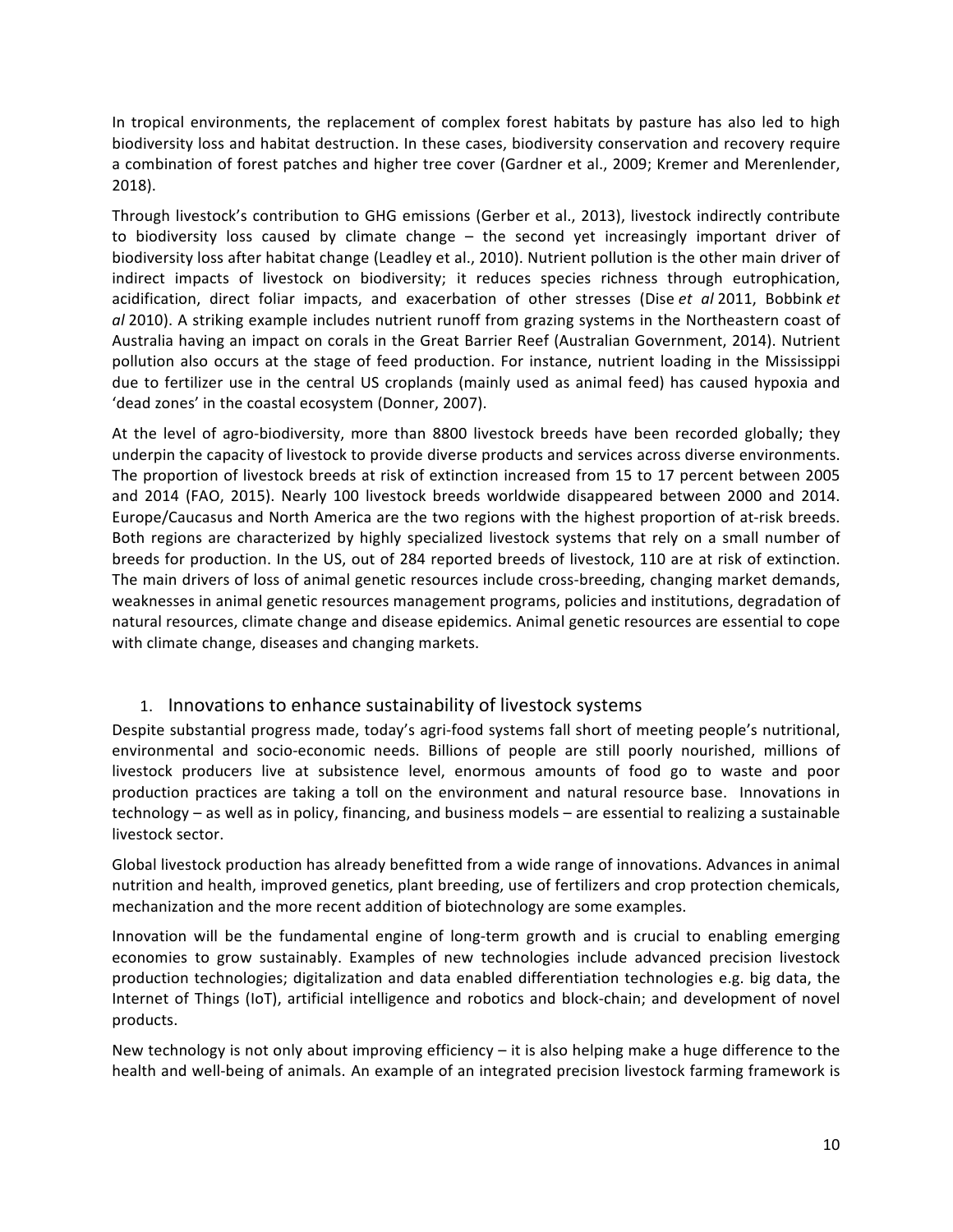the IOF2020<sup>4</sup>. This European Union funded project is using sensors to collect and link real-time farm data of individual animals/animal groups to data from slaughter plants with the intent to provide farmers with feedback on their management strategies and help to optimize animal well-being and production profits.

These new technologies are also transforming how innovations are being conceptualized, designed and commercialized and, more generally, how businesses operate. Technology is also becoming increasingly connected, and merging with other disciplines e.g. engineering and biology. Biology and biotechnology offer potential to improve the efficiency of food production from livestock; to reduce environmental impact per unit food produced; to reduce the impact of disease; improve animal welfare; to enhance product quality and nutritional value, and to safeguard human health. Innovative ways to protect, treat and tend to the animals means the field of animal health is now evolving to parallel advances in human care. For example, the One Health Initiative<sup>5</sup> advocates for collaboration between medical disciplines to link human, animal and environmental health.

It is important to recognize that addressing the challenges outlined above requires changes and innovations beyond the agri-food food system. Within the technology area, advances in big data and analytics, block-chain, mobile services, IoT and biotechnologies, among others, are all changing the way food is produced, distributed and consumed. Beyond the development of new technology solutions, innovation encompasses social innovation: new economic and business models, new policy and governance approaches. Finally, innovation in the food system can touch diverse parts of the value chain (on-farm production or retail), different production sectors (crops, livestock, fisheries, forestry), product categories (crops, meat, dairy, etc.), or multiple benefit areas (nutrition, livelihoods, biodiversity, soil or water quality, etc.).

## **Innovations that improve the efficiency of livestock systems**

One potential solution is to make livestock systems incrementally more productive and more efficient in resource use. In many parts of the world, technological innovations have transformed livestock systems and have helped to deliver considerable improvements in livestock productivity. For example, in the USA, dairy cows produce four times more milk than 75 years ago (Capper et al., 2009). This increased productivity is attributed to improved genetics, advanced technology, and better management practices, including advanced breeding innovations (artificial insemination, embryo transplants, and sexed semen) (Khanal and Gillespie, 2013). Blayney (2002) cites technological innovations substitution of machinery and equipment (capital inputs) for labor increased the efficiency of production); changes in the milk production system, and specialization as the main underlying forces that shaped the direction and magnitude of milk production in the USA.

However, there is a large yield gap between actual and potential productivity in many livestock systems, and productivity is still stubbornly low in large parts of sub-Saharan Africa, Latin America and South Asia. High income countries already enjoy the benefits of past innovations that have sharply increased production and resource efficiency. New and emerging technologies could allow them to go even further, while low and middle income countries could "leapfrog" to highly productive, low-carbon production systems. With technologies such as genome sequencing, semen sexing, optimized animal diets, animal health technologies (e.g. improved diagnostics and genomics applied to vaccine development) and embryo transfer, science and technology could further spur productivity growth.

<u> 1989 - Johann Stein, markin film yn y breninn y breninn y breninn y breninn y breninn y breninn y breninn y b</u>

 $4$  Internet of Food and Farm 2020: https://www.iof2020.eu/trials/meat

 $5$  One Health Initiative: http://www.onehealthinitiative.com/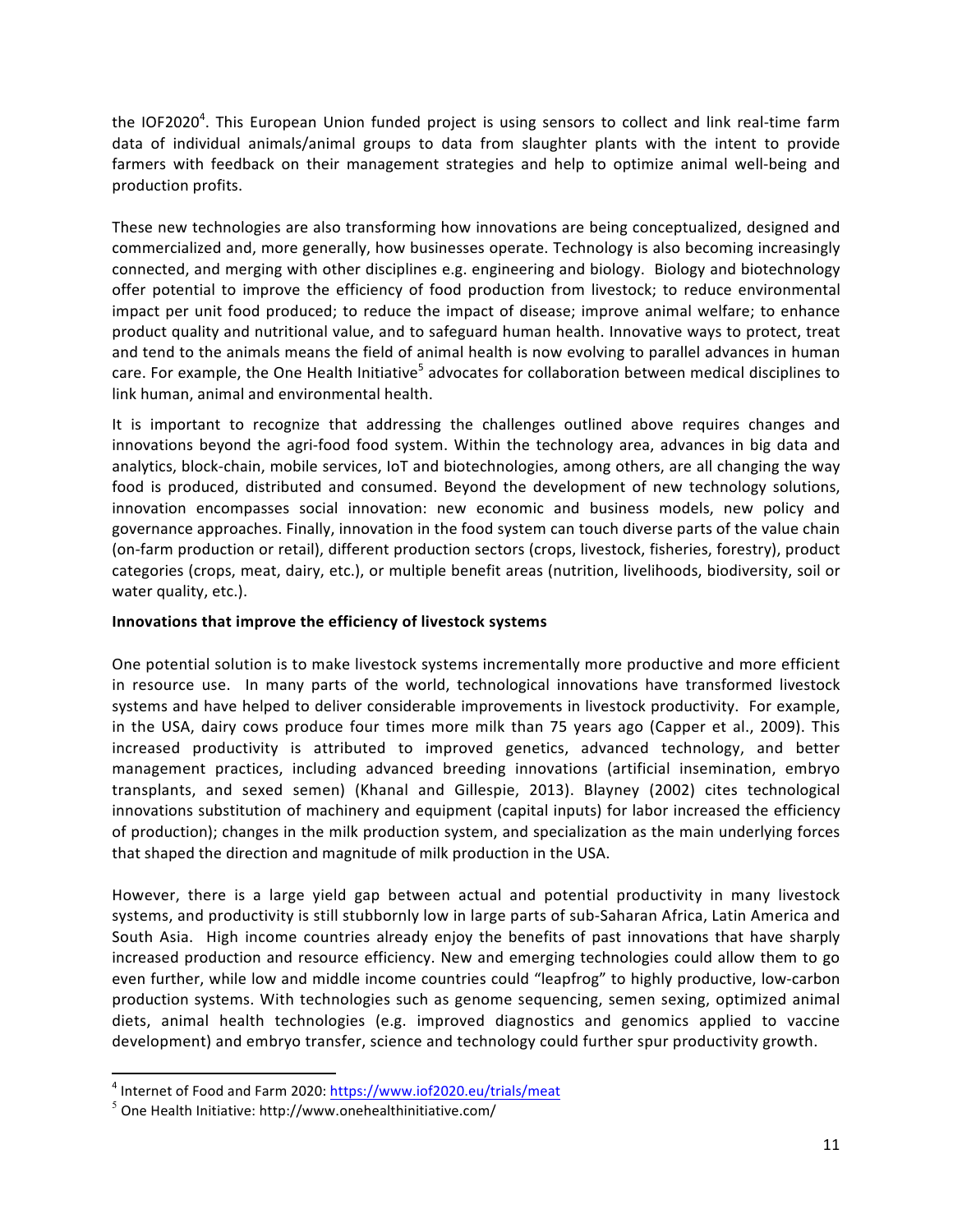Farmers and agricultural companies are increasingly using 'smart farming' solutions to enhance efficiency, productivity and decision making. Such technologies not only aid the monitoring and management of production, but also generate large volumes of data that can be gathered, analyzed, and interpreted to inform critical farming decisions.

Technologies of precision livestock farming (PLF) have the potential to contribute to the wider goal of meeting the increasing demand for food whilst ensuring the sustainability of production, based on a more precise and resource efficient approach to production management  $-$  in essence 'producing more with less'. With digital technologies such Big Data and 'the Internet of Things', new opportunities have opened for the advancement of precision farming techniques. The importance of PLF is growing globally, as evidenced by current agricultural research agendas in the EU (European Commission, 2018) and US (National Academies of Sciences, Engineering and Medicine, 2018).

PLF emerged from the need to inform farmers more regularly and in more detail on the health, welfare and productivity of their animals and to help them make quick and evidence-based decisions on the animals' needs (Norton and Berckmans, 2018). It is a management system for livestock through continuous automated real-time monitoring of production and reproduction, health, animal welfare and environmental impact. Farm processes suitable for precision livestock production include animal growth, milk and egg production, detection and monitoring of diseases and aspects related to animal behavior and the physical environment such as the thermal micro-environment and emissions of gaseous pollutants. Advanced precision management technologies that combine IT-based management systems, and real-time data monitoring, big data analytics and advanced robotics could allow farmers to apply the optimal amount of inputs for each animal and crop and assist with the management of livestock, thereby boosting yields and reducing resource use and waste including GHG emissions. By tracking inputs, such as feed, water and energy, these technologies allow farmers to monitor resources, as well as the health, welfare and performance of their animals (Berckmans, 2014; Bell and Tzimiropoulos, 2018).

Livestock farmers in high income countries have been early adopters of technologies such as robotics, and rapid advances are being made in everything from automatic milking, to feeders to herder bots, designed to act like robotic shepherds. The take-up is a relatively small percentage at the moment, but an EU foresight study predicts that around 50 percent of European cows will be milked by robots by 2025 (European Parliamentary Research Service, 2016) This technology is more than labor saving: automated milking robots enable cows to be milked according to their individual biorhythms, improving their health and yield. At the same time, robots capture vast amounts of information. All this digital data can be used to provide the farmer with an overview of the health of a whole herd as well as specific information for individual animals.

Supporting this is better nutrition, improving an animal's conversion of feed into protein. Adding natural enzymes and organic acids increases the digestibility of feeds, enabling animals to draw more nutrition from a greater variety of poorer plants. A growing understanding of animals' precise nutritional needs is producing feeds tailored to optimize the provision of energy, protein, and vitamins while improving overall wellbeing—better yields and healthier herds. Precision feeding can be a highly effective tool in enabling a reduction of feed intake per animal while also maximizing individual growth rates. The monitoring of the growing herd where measurement of growth in real time is important to provide producers with feed conversion and growth rates. It enables the provision of the right amount of feed, in the right nutrient composition, at the right time, and for each animal individually (White and Capper, 2014).

Maintenance of health will be one of the biggest challenges for efficient livestock production in the next few decades. The trajectory of intensification of livestock systems raises productivity but can also have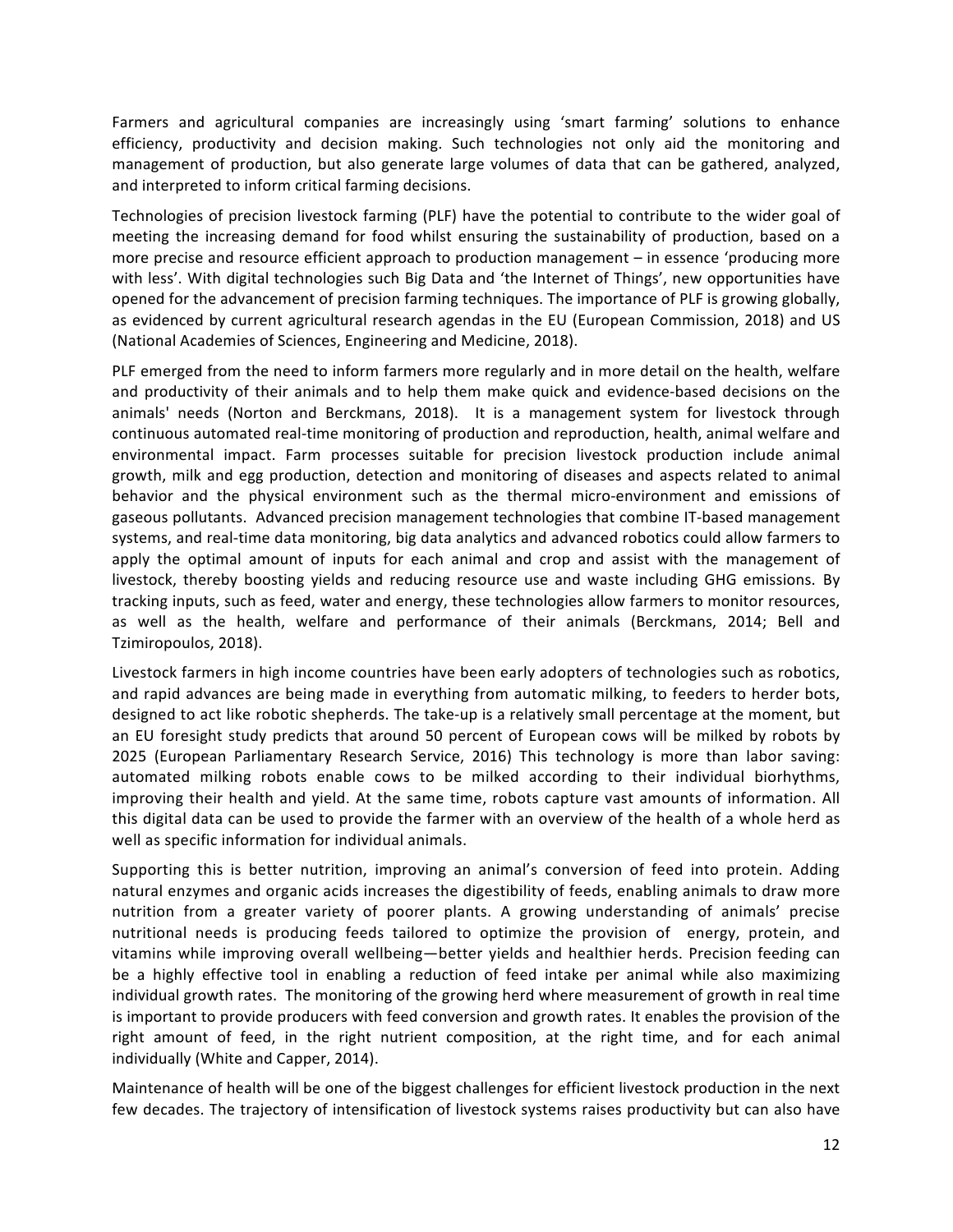adverse effects on animal health and welfare, and may increase the risk of rapid and far-reaching disease outbreaks. To meet the current and emerging challenges of disease surveillance, diagnostics and control, early disease detection and response are imperative. This involves the ability to perform rapid diagnosis on the farm itself. Through ICT and the IoT, more performance-related data can be collected from the animals, for example through cameras and image recognition software, sensors, as well as weight or sound monitoring. In addition, data from livestock facilities can also help to improve animal health, for example through climate, air quality and ventilation monitoring. An example is the "Individual Pig Care" a management tool for pig farmers, based on enhancing the direct observation of the pigs in the nursery-growing phase, to allow early detection of health problems and therefore have the necessary information to effect a rapid response to them (Pineiro et al., 2014). In addition, new systems for data monitoring for feed and water consumption can be used for the early detection of infections (Shi et al., 2019). Acoustic sensors can detect an increase in coughing of pigs and calves (Carpentier et al., 2018) as an indicator of respiratory infection.

While PLF potentially brings new information or data sources for enhanced farm level monitoring, awareness, and decision making, adoption by the farmer is reliant on the perceived benefits and investment needed, which may be influenced by the production system *i.e.*, high versus low input system.

Increasing production efficiency is essential to sustain socio-economic progress in a world of finite resources and ecosystem capacity, but it is not sufficient. The aggregate impact will depend on how productivity growth will be met. There is growing evidence that it is possible to reduce stock numbers and thus reduce GHG emissions, while maintaining or improving profitability. The flip side to efficiency gains is as farmers reduce emissions by becoming more efficient they will be tempted to increase animal numbers to make more profit. If animal numbers keep increasing, there is little room for lowering emissions. More animals mean more feed, more land, nutrients and emissions. These types of feedback effects suggest that there is a need to look beyond isolated efficiency improvements and instead address in an integrated way.

#### **Innovations to enhance natural resource stocks**

While efficient production remains necessary to reduce GHG emissions and other environmental impacts, it is not sufficient to realize an absolute reduction in the natural resource demands of livestock production. Natural and managed ecosystems need to be harnessed as carbon sinks to offset emissions through the potential offered by regenerative grazing. It includes strategies to regenerate the soil's natural vigor and microbial capacity to sequester carbon and nitrogen. Regenerative grazing practices can be applied in silvo-pastoral, agroforestry or pasture-based systems. Practices include management of grazing to stimulate biomass growth and overall pasture and grazing productivity, while increasing soil fertility, biodiversity and soil carbon sequestration. Grassland recovery can offer a solution to the growing pressure on land and slow down agricultural expansion into forests and other natural habitats. Vegetative cover can increase, building carbon stocks both above ground and in the soil. Restoring grasslands also protects ecosystems, improving their resilience to a changing climate.

The PLF approach has the potential to bring the benefits of monitoring and control of nutrition and health normally associated with intensive systems to rangeland systems. Through technologies such as use of bioacoustics (virtual fences, sensors) or drones, the concept of precision farming has been introduced to grazing systems (Rutter, 2014; Elischer et al., 2013). Drones are increasingly used to monitor the health and productivity of both animals and the land they graze. Able to operate over vast areas of difficult terrain, a drone fitted with infrared sensors and multi-spectrum, high-definition cameras can send real-time images of herds and flocks. This can help farmers to quickly and easily find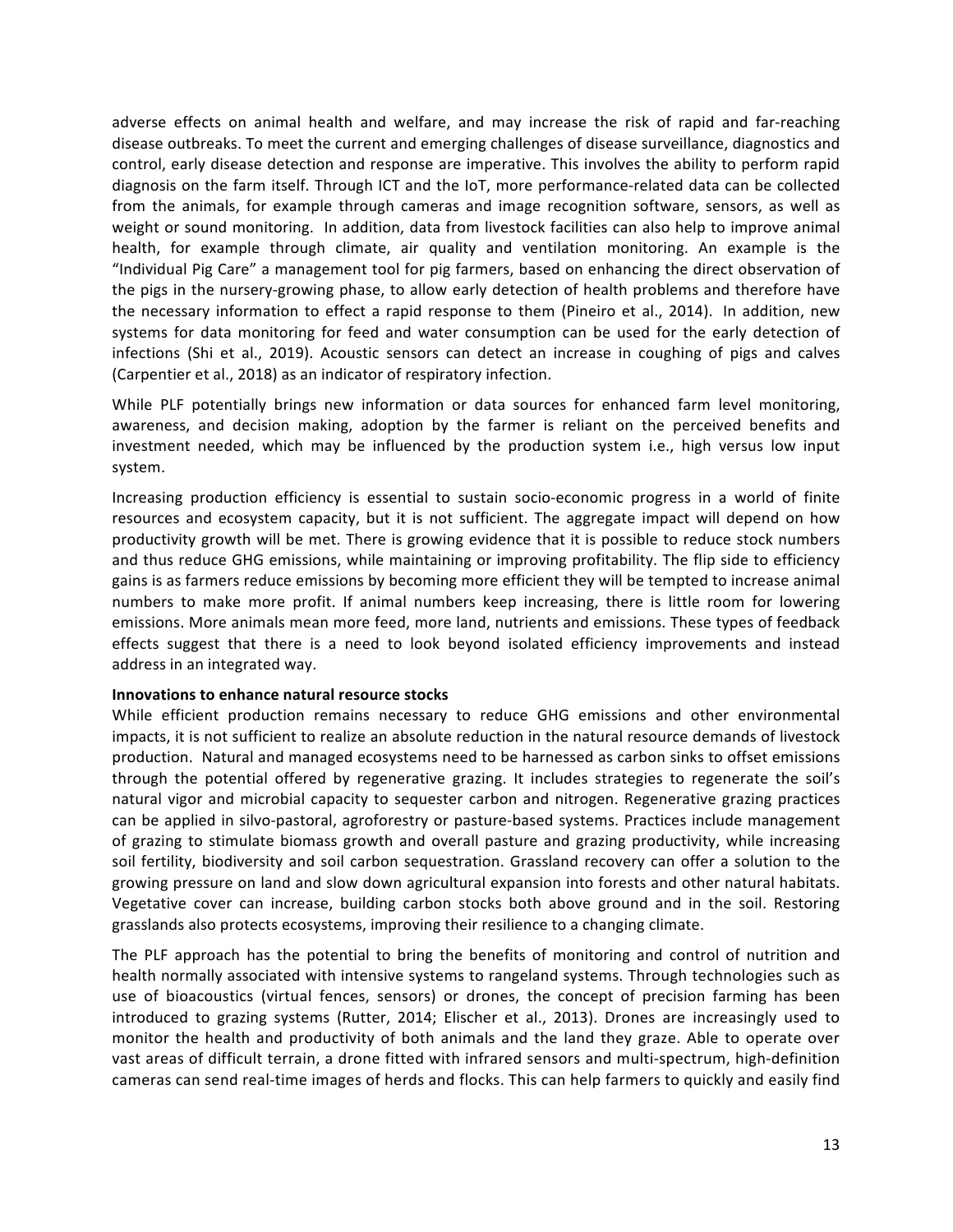lost animals, identify newborns, and diagnose sickness in herds and individual animals. Equally, drones can show the condition of pasture, informing decisions on moving animals for food, water, or safety.

Not all improvements are high-tech. For example silvopastoral systems do not necessarily require large capital investments, but relatively large investments in labour and knowledge. Silvopastoral systems defined as the intentional integration of livestock, trees, shrubs and grasses on the same land unit (Jose et al. 2017) allow the intensification of cattle production based on natural processes, and promote beneficial ecological interactions that manifest themselves as increased yield per unit area, improved resource use efficiency and enhanced provision of environmental services. Globally, the main SPS include live fences, windbreaks, scattered trees in pasturelands, managed plant successions, cut-andcarry systems, tree plantations with livestock grazing, pastures between tree alleys and intensive silvopastoral systems (ISPS) (Murgueitio and Ibrahim 2008; Murgueitio et al. 2011, Chará et al. 2019). Businesses are leveraging regenerative livestock systems, as the sourcing of raw materials has the potential to be a game changer, e.g. leather and fiber supply chains that come from grazing systems, such as wool and cashmere are gaining ground in the fashion industry.

#### **Innovations that integrate livestock in the circular economy**

Livestock systems play a major role in food and nutrition security by providing protein-rich food with high nutritional quality, by valorizing landscape and resources that cannot be otherwise used. Transforming livestock systems towards more sustainability is a crucial objective which requires fostering the agro-ecological, social and economic services provided by the livestock sector.

Institutional and technological innovation in the food system can play an important role in helping build the circular bio-economy, a concept for integrated production and consumption systems that use renewable biological resources to produce food and feed, materials and energy. Circularity may be achieved by managing flows of nutrients and energy at various scales: within farms, at landscape/regional level, within the food system, and at global scale. It is essential to explore solutions that improve efficiency of resources and land use by reconnecting livestock and plant production, make use of local protein sources, implement recycling approaches to make use of biomass and unused land, make use of by-products that are unfit for human consumption and develop new alternative feed sources.

Value chains also stand to benefit from innovations – improved collaboration, efficient supply chains and enhanced traceability could dramatically improve food systems outcomes. The integration or coupling of value chains can facilitate the exchange, use and re-use of biomass feedstocks for livestock production. The valorization of waste streams of one supply chain can be the raw materials for another. In this scenario, animals would be fed from food waste, by-products from agro-industrial or bioenergy plants. This reduces the need for new resources and the associated emissions. Addressing food waste and food loss at the farm and consumer levels offers opportunities for bio-innovation to contribute to more circular models; for example, the safe and efficient conversion of post-harvest losses and byproducts from farming and processing as a renewable energy source for fertilization or other applications is a win-win situation for farmers and the environment. In Japan, the Food Waste Recycling Law allowed the Japanese food industry to reduce, reuse, and recycle an average of 82 percent of its food waste in 2010. Methane, oil and fat products, carbonized fuels, and ethanol accounted for seven percent, fertilizer for 17 percent, and animal feed for 76 percent—the latter being the primary recycling final product by far. A key driver behind the government's promotion of food waste recycling has been the country's high dependency on imports of feed and livestock, and the underlying scarcity of land resources. Japan's self-sufficiency of feed for livestock was as low as 26 percent in 2011. With the Basic Plan for Food, Agriculture, and Rural Areas, the Japanese government set the objective of rising feed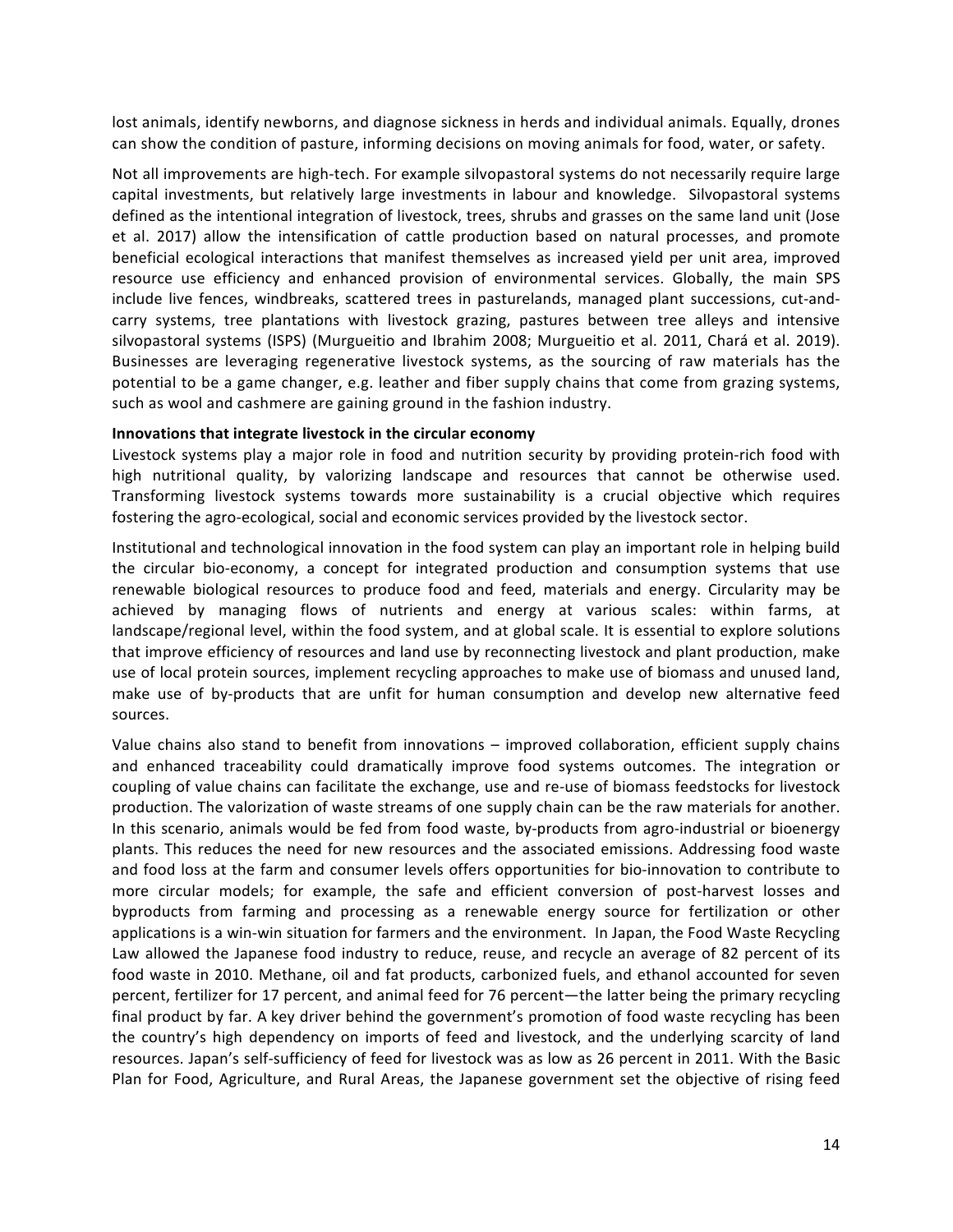self-sufficiency to 38 percent by 2020 through the production of eco-feed via the implementation of recycling loops (Marr, 2013).

Circularity can be built on traceability, greatly facilitated by many transformative technologies. Recent advances in IoT sensors and networks, robotics, mobile computing, and hardware are making it possible to have data collection in new ways that were not possible before (Diedouboum, 2018). This makes it possible to collect and digitize food data, which can then be passed along to other actors across the supply chain. For example, sensors and blockchain technology will improve supply chain transparency, further reducing food waste and loss while preventing tampering, counterfeiting, and mislabeling. Traceability can create improved supply-chain visibility to deliver food production transparency to consumers, reduce fraud, improve food safety, increase supply-chain efficiency and reduce food loss and waste. Further, this visibility could make it possible to capture and calculate externalities of food systems to support sustainability goals and help empower producers by linking them to markets.

#### **Innovations in animal product substitutes**

With growing awareness of environmental, animal welfare and health issues, consumers are increasingly seeking alternatives to conventional animal products. Growing voices (for example, Willett et al. 2019) are calling for a rethink of our entire diet  $-$  limiting or even eliminating some animal protein, creating more sustainable versions of others, and starting to eat things that not everyone currently considers edible. Alternative proteins that can act as substitutes for traditional animal-based food are attracting considerable financial investment, research attention and consumer interest as a pathway to meeting the nutritional needs and food demands.

Alternatives to typically consumed animal protein products come from a variety of sources. There has been a surge of recent innovation involving new purely plant-based alternatives, products based on insects and other novel protein sources, and the application of cutting-edge biotechnology to develop cultured meat. Most consumer interest and investment in alternative proteins is currently in Europe and North America. According to a FAIRR Initiative report (FAIRR, 2018) annual global sales of plant-based meat alternatives have grown on average 8 percent a year since 2010. . Europe is the largest market for meat substitutes, accounting for 39 percent of global sales, with 8 percent annual growth rates in the EU and flat consumption for traditional meat products. Plant-based products, such as soy and almond milk substitute, now make up 10 percent of the overall dairy market, while animal-based dairy products have stagnated. Worldwide sales of plant-based dairy alternatives more than doubled between 2009 and 2015 to \$21 billion.

Innovation is occurring across this spectrum from novel recipes and marketing to increase the desirability of the less-processed vegetable alternatives, through advances in food processing, to highly sophisticated biotechnology that combines products from multiple plant sources to create products that enable consumers to continue experiencing the 'sensory pleasures' of conventional meat, dairy and egg products.

Although traditionally consumed in many countries, there are differing opinions on how readily insects will be welcomed by consumers. Aside from human consumption, insects could provide a valuable alternative source of animal feed and free up plant-based foods for human use. Insect proteins are used by a growing number of companies in Europe and North America in products for human consumption and in animal feed (Verbeke et al. 2014).

One of the most radical possibilities for meeting future demand is cellular agriculture  $-$  growing animal- based protein products from cells instead of animals. It is 'biologically equivalent' (Stephens et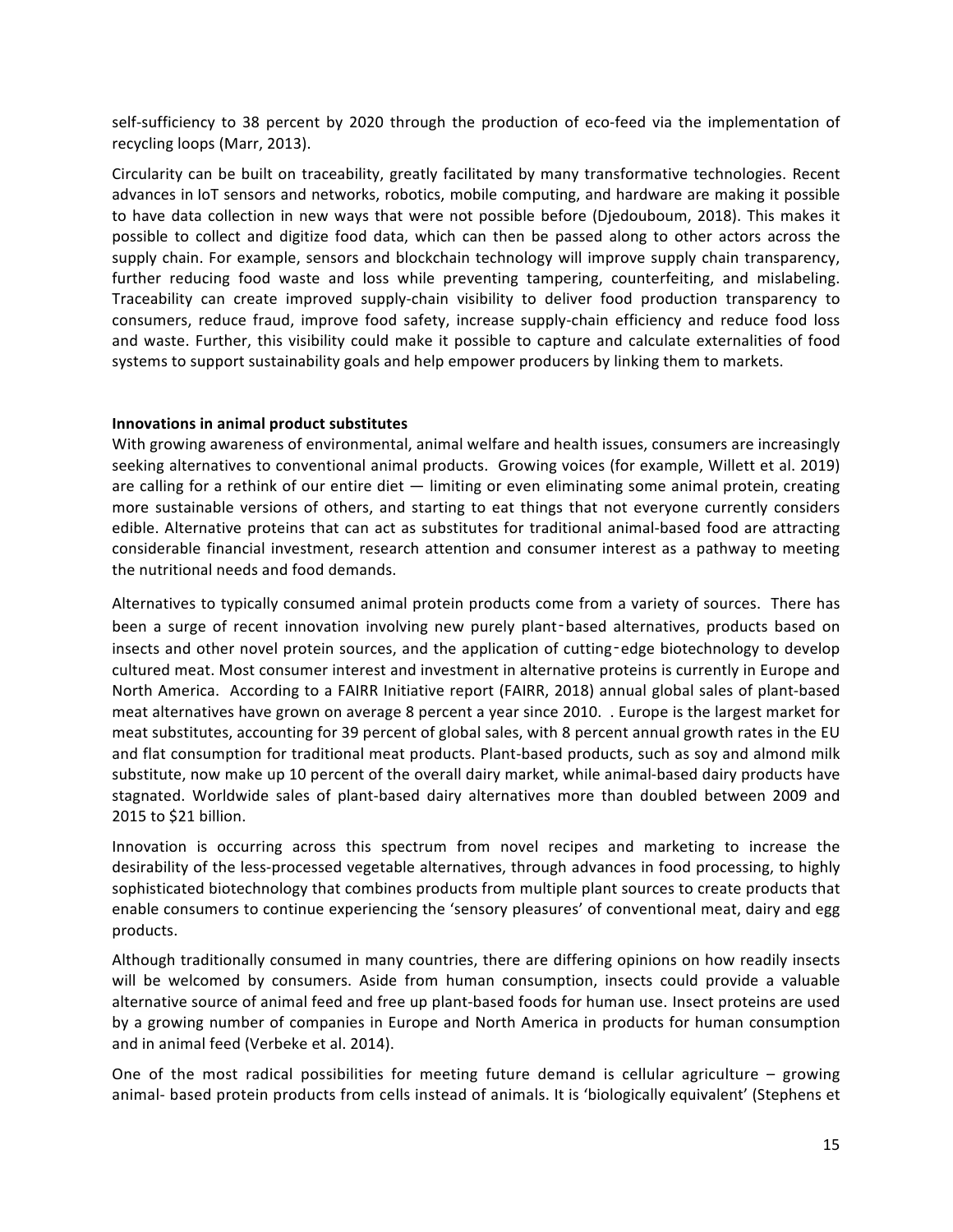al., 2018) to meat but not harvested from a living animal. Culturing meat involves biotechnological processes borrowed from regenerative medicine and aims to scale up these approaches to manufacture meat through cellular and tissue culture, termed 'cellular agriculture' (Post, 2012). It is argued that growing meat in labs would reduce the need for feed, water, and medicines while freeing up valuable agricultural land. The science and the economics are still being worked out, but it could make a valuable contribution to meeting the challenge, since the demand for meat is projected to continue to grow (FAO, 2018).

Alternative proteins are still in an early stage of adoption and understanding and may come with ancillary implications that require a systems perspective: there is a need to account for trade-offs and externalities associated with this shift. For example, Lynch and Pierrehumbert (2019) argue that its climatic impact depend on the provision of decarbonized energy and in some cases could be even higher than that of beef production. Westhoek et al. (2014) show that the effects on the livestock sector will most likely be severe, especially if consumer preferences change rapidly. Finally, the health implications of the novel processes and ingredients used in some of these products are not yet well understood. To achieve a level of impact, consumer acceptance will be vital. Alternative proteins will need to become commercially available at prices equal to or lower than other proteins and with equal or better nutritional content, taste and texture. Regulations and incentives will be integral to ensure that feed and food are safe for consumption.

These examples illustrate the impact that innovative technologies could have on food systems. However, transforming food systems requires interventions that go beyond technology innovation. For example, creating new and bold policies that address the true costs of food systems, establishing the infrastructure and investment that allows technology innovations to thrive, influencing consumer behaviors, building trust and transparency, and collaborating across sectors and value chains is required.

## 2. Synergies and trade-offs

Addressing the challenges faced by the sector requires an evaluation of synergies and trade-offs between different sustainability domains (food and nutrition security, livelihoods and economic growth, animal health and welfare, natural resources and climate) and within the domain itself. Specific sustainability outcomes are often interlinked with other outcomes, leading to trade-offs. For example, nutritional benefits from the consumption of animal products come with resource costs or emissions Furthermore, different stakeholder groups are affected in different ways depending on what specific solutions and outcomes are being pursued.

Even apparent actions that are generally accepted such as the reduction of food waste and losses may imply some form of trade-offs. For example, setting up cold storage facilities for certain products in low income countries is often presented as an obvious way to improve product conservation and reduce food waste and losses (Parry, James, and LeRoux, 2015). Yet, such a solution has an environmental impact. 

Any sustainable food system thinking should not only focus on enhancing and building upon potential synergies but also be conscious of the presence of trade-offs.

## *Within domain tradeoffs and synergies*

Globally the ongoing transition in the livestock sector has been away from extensive systems that rely on biomass from rangelands and grasslands and towards more intensive systems that are more reliant on crop production for feed (FAO, 2006; Davis and D'Odorico, 2015). This shift reflects the accelerated growth in the production of monogastrics (e.g., chickens and pigs) compared to ruminants, and the increasing role of international trade and, as a result, has substantially modified the magnitude and geography of natural resource demands of the livestock sector (Naylor et al., 2005). Increasing reliance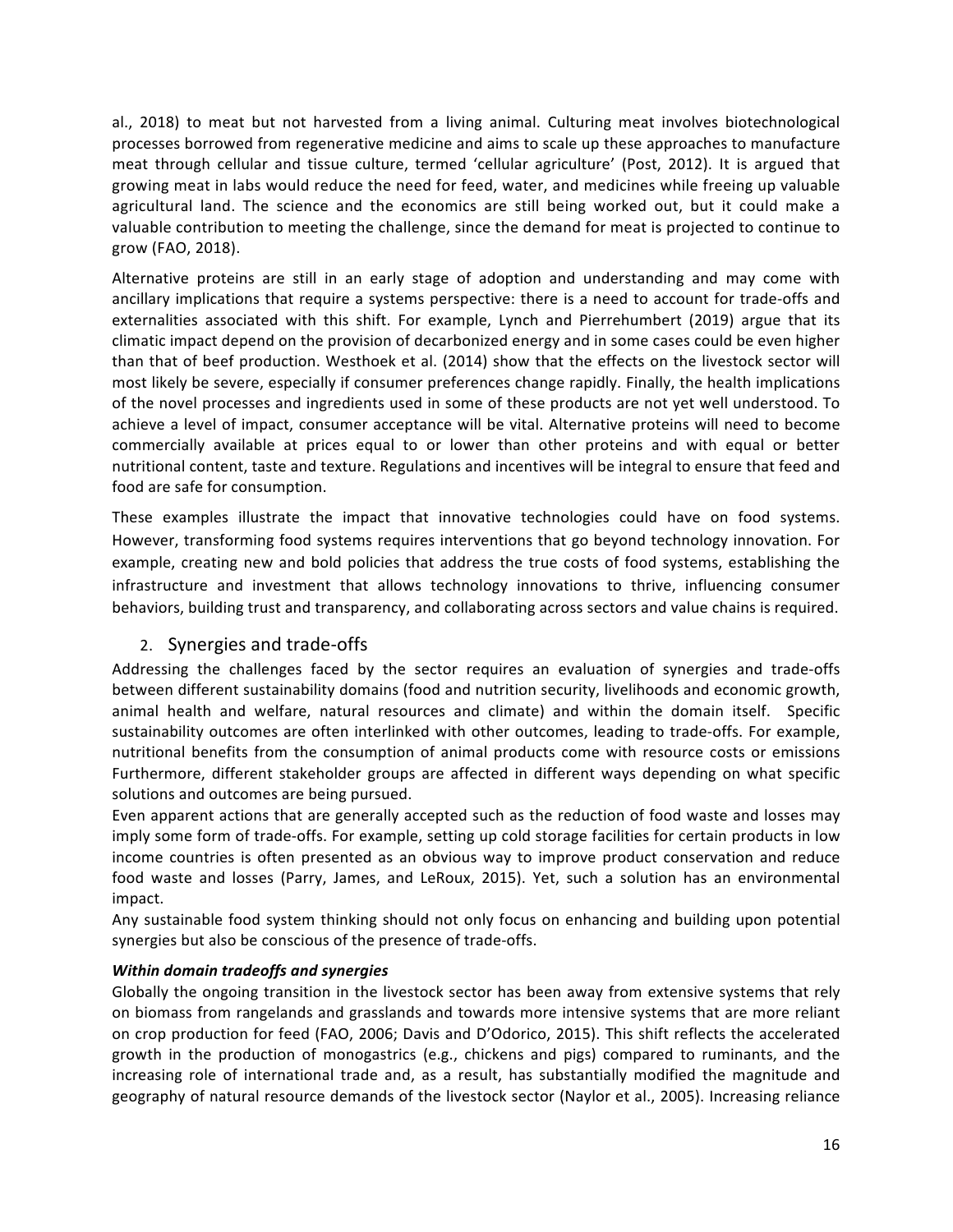on concentrate feed has meant that the volume of irrigation water and amount of fertilizer application per unit of animal product have steadily risen (Davis et al., 2015). At the same time, the transition from grassland-based to feedlot-based finishing systems is associated with increased environmental costs, such as the increase in soil and water contamination risk and in biodiversity loss. The intensification of cattle production through feedlots has also led to specialization of farming systems in which the benefits of animal-crop-grassland interactions that are the mechanisms for erosion control, carbon and nitrogen cycling, regulation of pests and diseases, and biodiversity conservation, are lost. At the same time, the shift away from extensive ruminant systems has meant reductions in the land requirements and greenhouse gas emissions per unit of animal product. This intensification of the sector has also presented benefits for protecting biodiversity through 'land sparing', thereby reducing the expansion of agricultural frontiers (Phalan et al.,  $2011$ ) – though the conversion of natural systems to pastures continues to occurs in certain regions (e.g., the Brazilian cerrado) (Spera, 2017). In addition, the growing demand for irrigation to support feed production has led to substantial impacts on environmental flows (Richter et al., 2019). Globalization and the growing importance of trade have also meant that the resource demands of production are increasingly displaced along livestock supply chains (Galloway et al., 2007), so that, for instance, rising pork demand in China is met by soybeans produced with the natural resources of South America (Dalin et al., 2012; Carr et al., 2013). This presents opportunities for better aligning places of production with areas of resource abundance but can also engender unsustainable resource use.

These tradeoffs between natural resources are the result of differing resource use efficiencies between products as well as between systems of production. Across environmental efficiencies for land, water, fertilizer, and GHG emissions in the US, beef production is substantially less efficient than other major livestock products (i.e., chicken, pork, eggs, and dairy) (Eshel et al., 2014) – a pattern which holds true across industrial production systems in general (Clark and Tilman, 2017) but is less well understood in extensive systems. Within beef production, for example, grass-fed systems tend to require less energy than grain-fed systems but produce more GHGs and require more land and nutrient inputs per unit output (Clark and Tilman, 2017). Due to a variety of factors including feed use, production system, and location, there is also substantial inter-regional variation in the resource use efficiencies and emission intensities of different animal products. For instance, the non-CO<sub>2</sub> GHG emission intensities (kg CO<sub>2</sub> eq. kg protein<sup>-1</sup>) of ruminant production in Europe and North America can be several orders of magnitude lower than in much of sub-Saharan Africa (Herrero et al., 2013). In the case of water, the vast majority (90%) of variation in productivity is attributable to feed production (Peden et al., 2007). While this range in intensities highlights the existing resource use inefficiencies in many systems, it also points to large opportunities for reducing or eliminating tradeoffs between different environmental outcomes. Solutions for mitigating pressures on land must be based on sustainable management practices that will be different across production systems (Green et al., 2005). For instance, in intensive systems based on external feed, the best strategy may be to reduce negative externalities (pollution, GHG emissions) while increasing efficiency to achieve high output levels and sparing land for nature. On the contrary, extensive systems may have the opportunity to maximize benefits to and from ecosystems; sustainable management practices could result in higher levels of biodiversity that could also boost biomass production and carbon sequestration.

#### *Across domain tradeoffs and synergies*

A host of tradeoffs and synergies also exist between the natural resource use of the livestock sector and other key domains.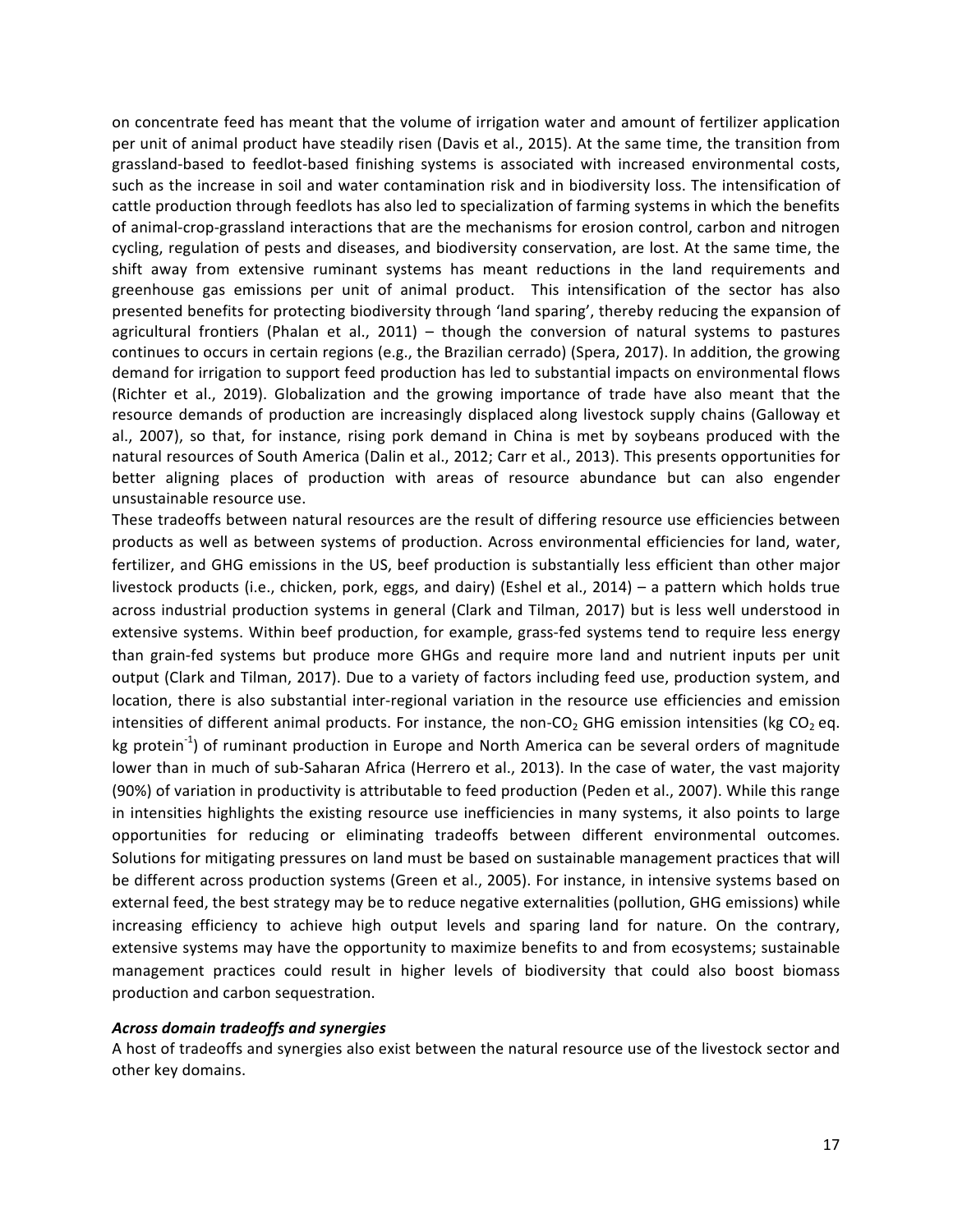It is essential that innovations to reduce natural resource use and greenhouse gas emissions from livestock systems account for the implications on food and nutrition security, especially given the global prevalence of iron deficiency anemia and other deficiency diseases that can potentially be addressed through increased consumption of animal products. Efforts to improve the efficiency and resilience of livestock can lead to enhanced and/or stabilized yields and thereby increase nutrition security for local communities (Capper and Bauman, 2013). This can be complemented by interventions to minimize losses and waste along livestock supply chains and to minimize the loss of embedded natural resources (e.g., Kummu et al., 2012). Ongoing transitions in livestock production (from ruminants to monogastrics) can also produce co-benefits for reducing GHG emissions and resource demands from the sector and for lowering incidence of non-communicable diseases associated with overconsumption of animal products – particularly in developed countries (Davis et al., 2016; Springmann et al., 2018; Willett et al., 2019). However, livestock systems that depend heavily on concentrate feed may increase competition with other demands (e.g., direct human consumption, biofuels), thereby affecting prices and and affordability. In addition, a declining emphasis on ruminants can also reduce one of the key benefits of these systems, that of converting large amounts of human-inedible biomass into protein and energy which people can eat (White and Hall, 2017). Thus, emerging efforts to better integrate crop and livestock systems through rotating land use offer promise for realizing benefits related to food production, farmer livelihoods, and avoided forest clearing and emissions from land use change (Nepstad et al., 2019).

Efforts to reduce natural resource demand and improve efficiency can also produce tradeoffs with or cobenefits for animal health and welfare. Improving the dietary quality of ruminants can reduce GHG emissions per animal while also enhancing yields and improving animal health (Gerber et al., 2013). Because the most efficient systems are often industrial in scale, these operations face unique challenges in terms of animal welfare (Cronin et al., 2014; Shields and Orme-Evans 2015; Nordquist, 2017). In addition, breeding for productivity and efficiency alone has been shown to reduce fertility and general health in certain cases (Lawrence et al., 2004) and to lead to higher overall health costs (Thornton, 2010). Improving the longevity of animals can also reduce emissions, as this would lower the frequency with which resources are required to support a replacement animal (Shields and Orme-Evans, 2015). Intensive farming poses many threats to animal welfare. This is particularly true in the case of the kind of pig production where large numbers of animals are kept indoors all year round in barren, concrete floored houses and in unnatural, densely stocked social groups. These issues are exacerbated by genetic selection for fast growth rate, leanness and large litter sizes which places pigs under intense metabolic pressure. More extensive systems also face heightened exposure to certain diseases, as ecosystem change and deforestation are key proximate drivers of disease dynamics in livestock (Perry et al., 2013). Efforts to prevent land conversion for pasture and to minimize emissions from land use change can therefore be made complimentary to animal health and may help in reducing incidence of certain animal diseases.

A variety of interventions and best management practices are also available to simultaneously improve livelihoods and achieve environmental goals. Efforts at sustainable intensification can promote more efficient resource use, improve soil health, avoid the conversion of natural systems to agriculture, and enhance animal productivity and farmer incomes (McDermott et al., 2010). Nutrient recycling between crop and livestock production (e.g., crop residues for fodder) can reduce additional input requirements and feed costs. For instance, manure is a key input for enhancing soil nutrients - particularly in sub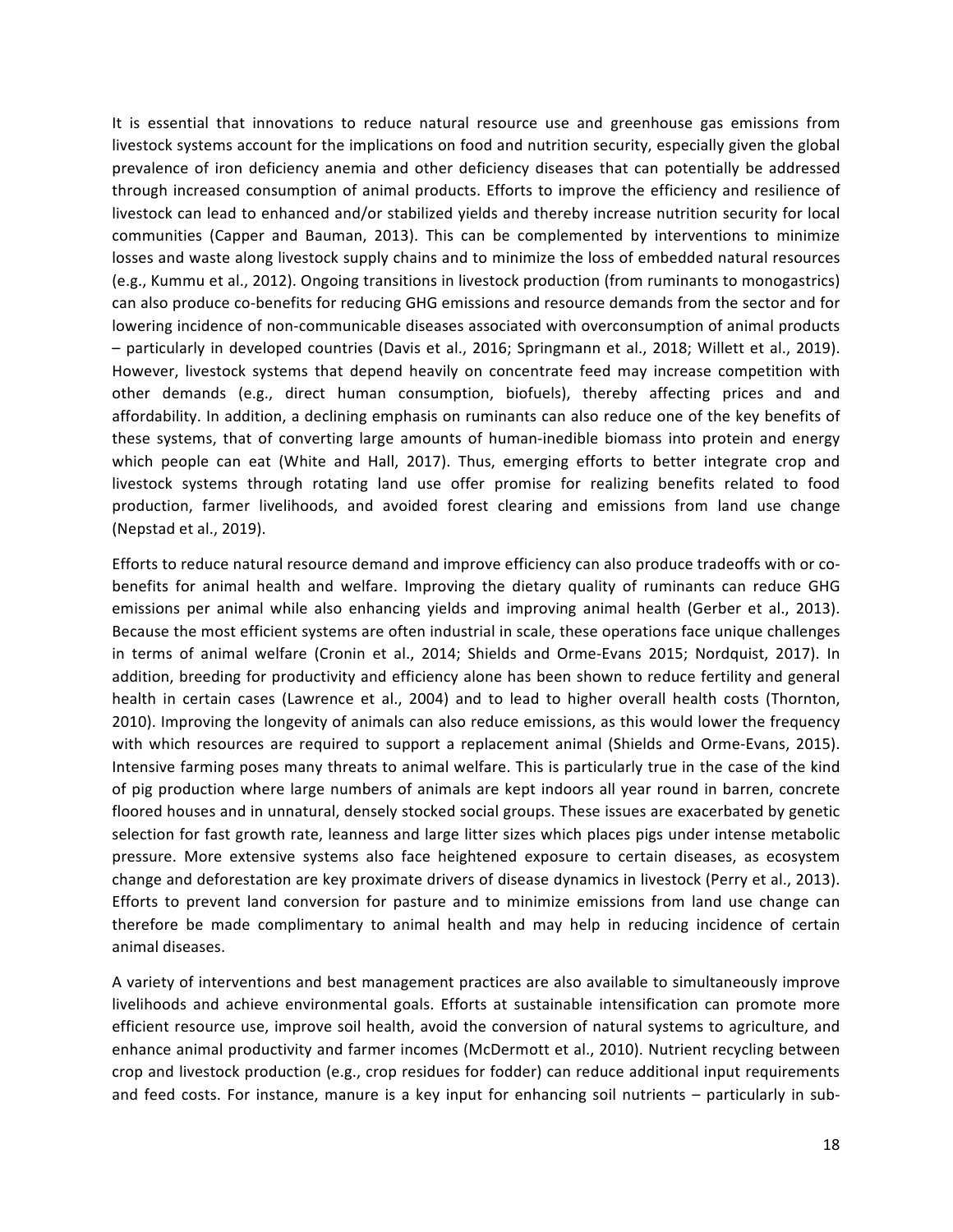Saharan Africa where access to synthetic fertilizers remains low (Herrero et al., 2009) – and offers clear benefits for boosting yields and for improving the incomes of smallholders. Technologies like anaerobic digesters can also be used to produce biogas from manure to help meet on-farm energy needs, thereby reducing both GHG emissions and costs (Gerber et al., 2013). Other innovations such as automatic milking can reduce labor costs while enhancing productivity and resource use efficiency. There are also more direct policy levers such as payments for ecosystem services to increase carbon sequestration in rangelands, enhance ecosystem services, and aid in the diversification of pastoralist incomes (Herrero et al., 2009). Research has also considered how environmental and political economic contexts (including policy responses to environmental change) intersect to shape outcomes in productions systems. For example, drought and concerns for water quality and river health have led to policies in Australia that restrict water usage on irrigated dairy farms, resulting in altered livelihood strategies and gender relations that—together with the impacts of climate change—have reduced farm productivity (Alston et al. 2017).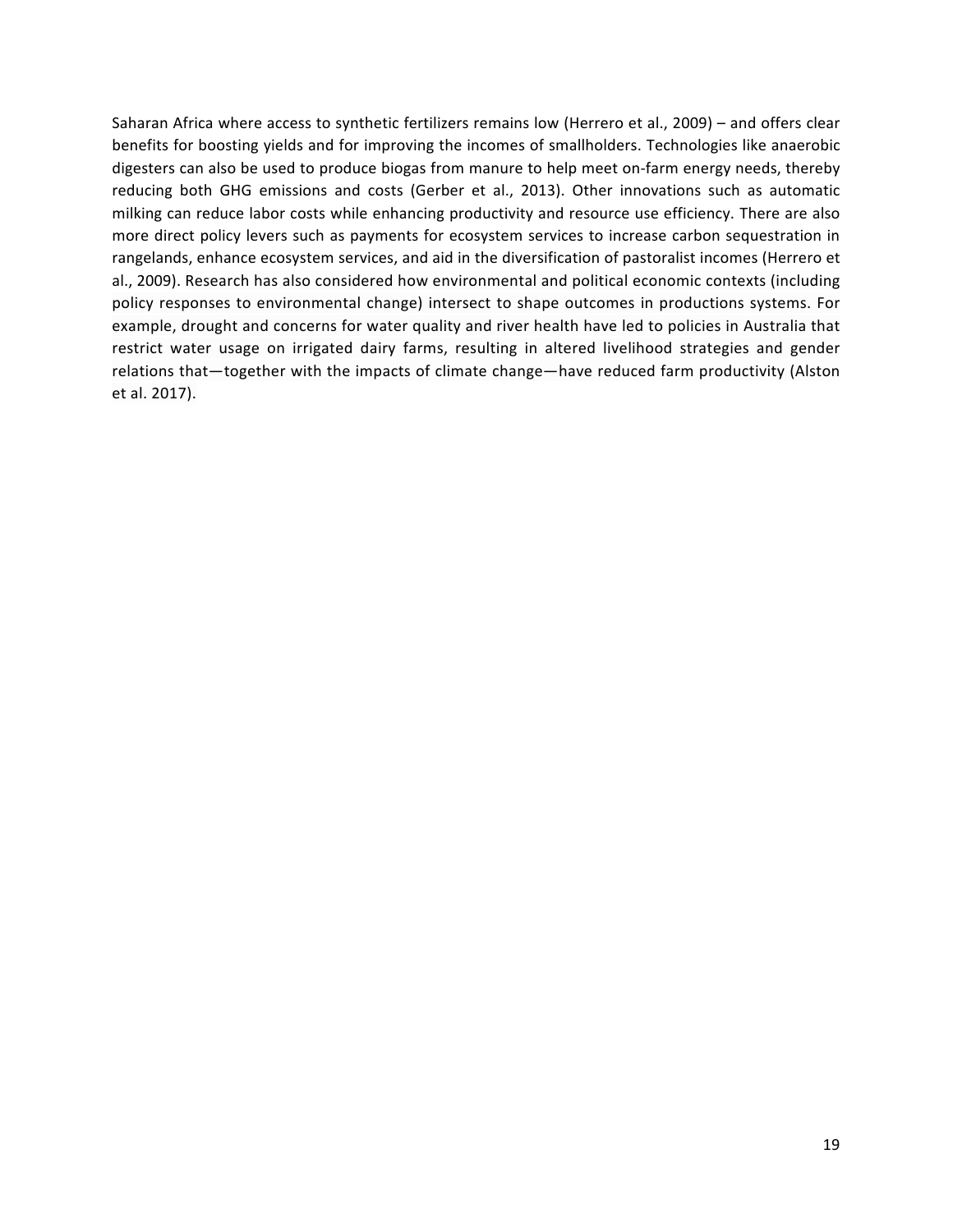## 3. Implications for policy

Finding solutions to provide safe and nutritious food to nearly 10 billion people by 2050 without destroying our planet is one of the greatest challenges. The livestock sector particularly in middle and low income regions is still decades behind in terms of technology, policy and business model innovation. It lags far behind other sectors in attracting investment and finance. It is rarely near the top of priorities for policymakers. Yet its impact on the wellbeing of people and the natural environment is unrivaled.

Decades of increasing productivity and efficiency in the livestock sector have led to pressures on the natural environment at the expense of water and soil quality, biodiversity, ecosystem services and the climate – among others. To prevent further depletion and over exploitation of natural resources, a system change is necessary. Such a future will not be possible without policy and regulation reform, accounting for externalities, new business model innovation, infrastructure development, massive consumer behavior changes and technology innovation. Most investments in innovative technology applications are currently concentrated in developed regions, highlighting both the risk of unequal access to new technologies but at the same time presents opportunities for middle and low income regions if they can be effectively scaled.

Policy tools can influence the behavior of food system actors by impacting on supply and demand in multiple ways. Supply-side policy instruments act upon producers, processors and distributors by altering the conditions that determine prices and quantities supplied. The role of demand-side instruments is largely under-explored within sustainable food policy. Demand-side policy instruments affect the conditions of demand. For instance, taxes on saturated fat are aimed at altering relative prices among food items; nutritional labelling aims at orienting consumers' choice.

## **Regulation (standards and regulatory instruments, voluntary guidelines, best practices)**

Regulatory policies that curb harmful practices could trigger major shifts in the way food is produced, handled, purchased and consumed and, subsequently, drive innovation. Such mechanisms and rules can include hard governance tools (government policy and regulation), soft-governance tools (standards, guidelines, norms, codes of conduct). Direct regulation is applied to permit, prohibit or regulate the use of given production or commercial practices or products. Examples of direct regulation in the food system are: regulation on use of pesticides, fertilizers, feed additives, growth hormones, antibiotics, etc. An important component of direct regulation are standards, technical guidelines applied to agricultural production (for e.g. the Nitrates Directive of the  $EU^6$  where member states should guarantee that annual application of nitrates by animal manure at the farm level does not exceed 170 kg/ha) and processing (as in the case of quality schemes or in the case of levels of contaminants in food).

The development and integration of recommendations that promote specific food practices and choices have been an obvious strategy for addressing sustainability, mainly in its nutrition and environment dimensions. For example, in 2016, the Chinese health ministry released new dietary guidelines that recommend that the nation's 1.3 billion population should consume less meat. In particular, they introduced a downward revision of the lower end of its recommended meat consumption range. This implied a maximum annual per capita meat consumption of 27 kg, which is 45% below the 2013 consumption figure of 49.7 kg per capita. The guidelines, which are released once every ten years, are designed to improve public health. However the reduction in meat consumption could also help to

<u> 1989 - Johann Stein, markin film yn y breninn y breninn y breninn y breninn y breninn y breninn y breninn y b</u>

 $6$  The EU Nitrates Directive http://ec.europa.eu/environment/pubs/pdf/factsheets/nitrates.pdf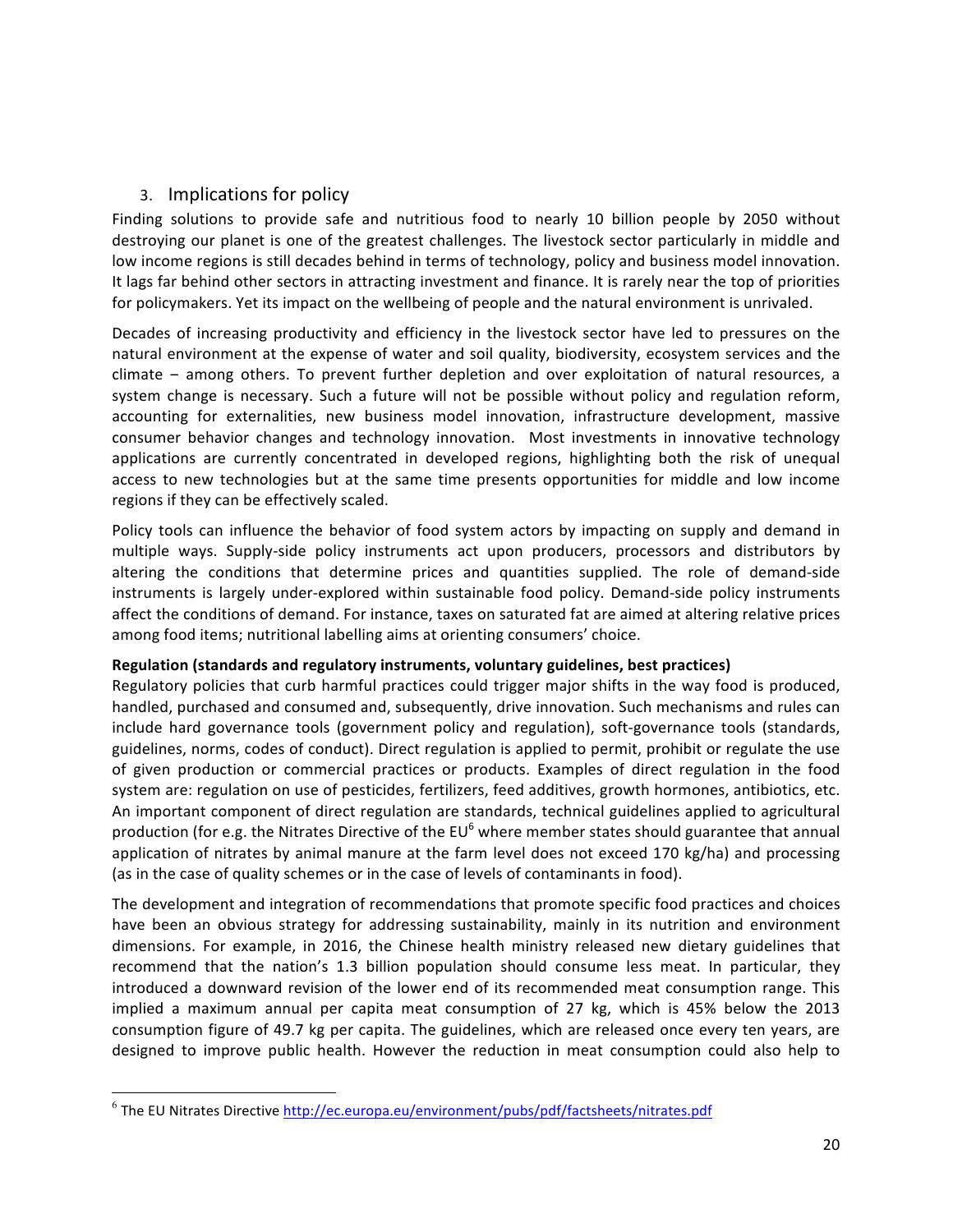significantly reduce China's environmental footprint. The recent changes to the government's dietary guidelines are significant, especially given the broader cultural context surrounding meat consumption and the expected growth in meat consumption in China.

The adoption of standards and their communication to users may imply labelling and/or certification schemes. Standards can be mandatory (in this case all have to adopt them) or voluntary (in which case the adoption is rewarded by benefits such as improved reputation or a specific payment).

#### **Market-based Instruments**

Market failure for goods and services provided by natural resources is one of the main reasons behind their unsustainable use and degradation currently being experienced. The traditional response to market failures for public goods has been to provide the good through the public sector and place limits on the amounts used. In terms of the different categories of market-based solutions, four major types can be taken into account: taxes; tradable permits; market barrier reductions; payment for environmental services, and subsidies (Stavins 2003).

Market based instruments are increasingly discussed in the political debate over future strategies for natural resource management. For example, food taxation measures have been introduced in several countries to reduce the consumption of unhealthy food. Fats, sugars, salt are the targets of these policies. Denmark, Finland, France, Hungary, and Mexico have such taxes (Sautet, 2014). Several governments around the world have already begun to consider taxes or other regulatory action on meat or dairy in some form. Meat taxes are already on the agenda in Denmark, Sweden and Germany, and although no proposals have advanced into actual legislation (FAIRR, 2017). Taxation is expected to impact on consumption levels in relation to the willingness to pay for a food product. However it is unclear to what extent taxes shift food behaviour. Consumers are not solely motivated by price, so these impacts will always be difficult to measure.

Other examples include pollution taxes, water user fees, wastewater discharge fees, etc. For example, the Chinese government introduced new tax on larger farms to restore damaged waterways: The tax, introduced by the Chinese Ministry of Environmental Protection brought in a new charge of RMB 1.40 (\$0.20) per animal for larger farms. The aim of the tax primarily is to reduce wastewater emissions and generate revenue to clean up the country's polluted waterways. In May 2017, Germany's Federal Environment Agency proposed raising taxes on animal products such as liver sausages, eggs and cheese from seven to 19% for environmental reasons. The increase in the price of animal foods due to applying the full rate of value-added tax could motivate consumers to reduce their consumption of animal products and replace them with vegetable products. The proposed tax rise is designed to offset the impact of the sector on climate change through high methane emissions (German Federal Environment Agency, 2014).

Environmental subsidies and incentives (including green purchasing) are widely used and effective for supporting the development and more rapid diffusion of new technologies and adoption of best management practices. Incentives must be put in place that link the adoption of best practices to credit, tax and other fiscal incentives. Less emphasis should be placed on provision of subsidized inputs.

Tradable rights or permits can be exchanged among producers or landowners for the use of a given resource, usually after regulations have constrained full potential use. Payments for ecosystem services (PES) policies compensate individuals or communities for undertaking actions that increase the provision of ecosystem services such as carbon sequestration, water purification or flood mitigation. PES schemes rely on incentives to induce behavioral change, and can thus be considered part of the broader class of incentive or market-based mechanisms for environmental policy (Jack et al., 2008). Pappagallo (2018)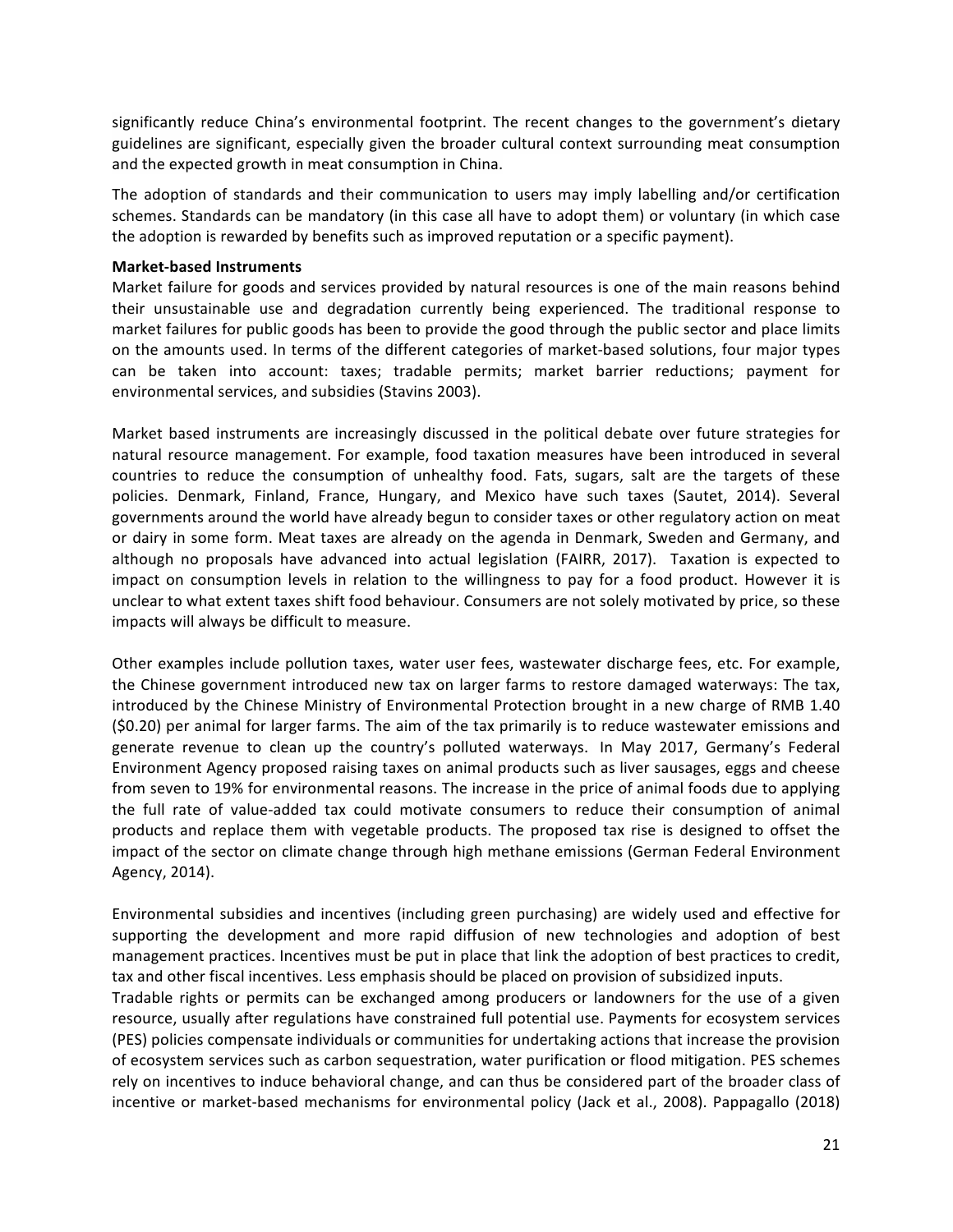outlines the risks and opportunities of operationalizing PES as a tool for sustainable rangeland management and ecosystem service provision.

#### Awareness and education (of general public, consumers, farmers, etc.)

Sustainability objectives may be reached by ensuring that consumers and producers are better informed. This type of policy instrument includes information and publicity campaigns, training, guidelines, disclosure requirements. Policy instruments focused on information and education aim to change behaviour by making more information available to allow consumers to make more informed decisions. The main tools for the provision of information and education are information campaigns, education and point-of-purchasing information (labels). Labelling rules for example regulate the information on food labels to consumers. It establishes information, regulates optional information and sets terminology. Labelling rules can be an important food policy tool since it can display information on the origin of the product, on methods of production and on the nutritional content of food.

#### **Policy processes and stakeholders**

For policies to be successful they need to be inclusive (Steinfeld et al., 2006). To promote future food security and health, an integrated, systematic policy response involving all levels of government, plus food industry and civil society, is needed across the entire food system. Stakeholders will need to engage in a dialogue on how best to accelerate the sustainability agenda, including identifying technologies to be scaled, enabling innovations in policy and business models and determining geographies and markets where pilots can be designed and implemented.

Every stakeholder can play a role in realizing this potential. Governments can deliver infrastructure and innovative policy. The livestock industry can collaborate to open new markets, business models and develop new products. For governments to unlock private sector investment they need to understand how markets and corporate investment strategies can be incentivized to deliver results consistent with sought after sustainability goals. Scaling technologies, however, requires more than just providing support to technology development and innovation. Support structures need to be put in place to enable producers to adopt the new technologies. Public Investment in basic agricultural and technology infrastructure (roads, storage and broadband or connectivity, respectively) is important.

Growing consumer awareness, NGO campaigns and multi-stakeholder round-tables are pressing for stricter standards around expanding agriculture. Examples include commodity round table multistakeholder initiatives such as the Round Table on Responsible Soy (RTRS), and Global Round table for Sustainable Beef (GRSB) seeking to influence forest conversion by applying sustainability principles and linking producers with other actors in the supply chain. For example, the Brazilian Amazon cattle agreements have helped to change the sourcing behavior of meat packers towards farms that comply with regulations against deforestation. These platforms demonstrate how public-private partnerships can address the interface between livestock and natural resources.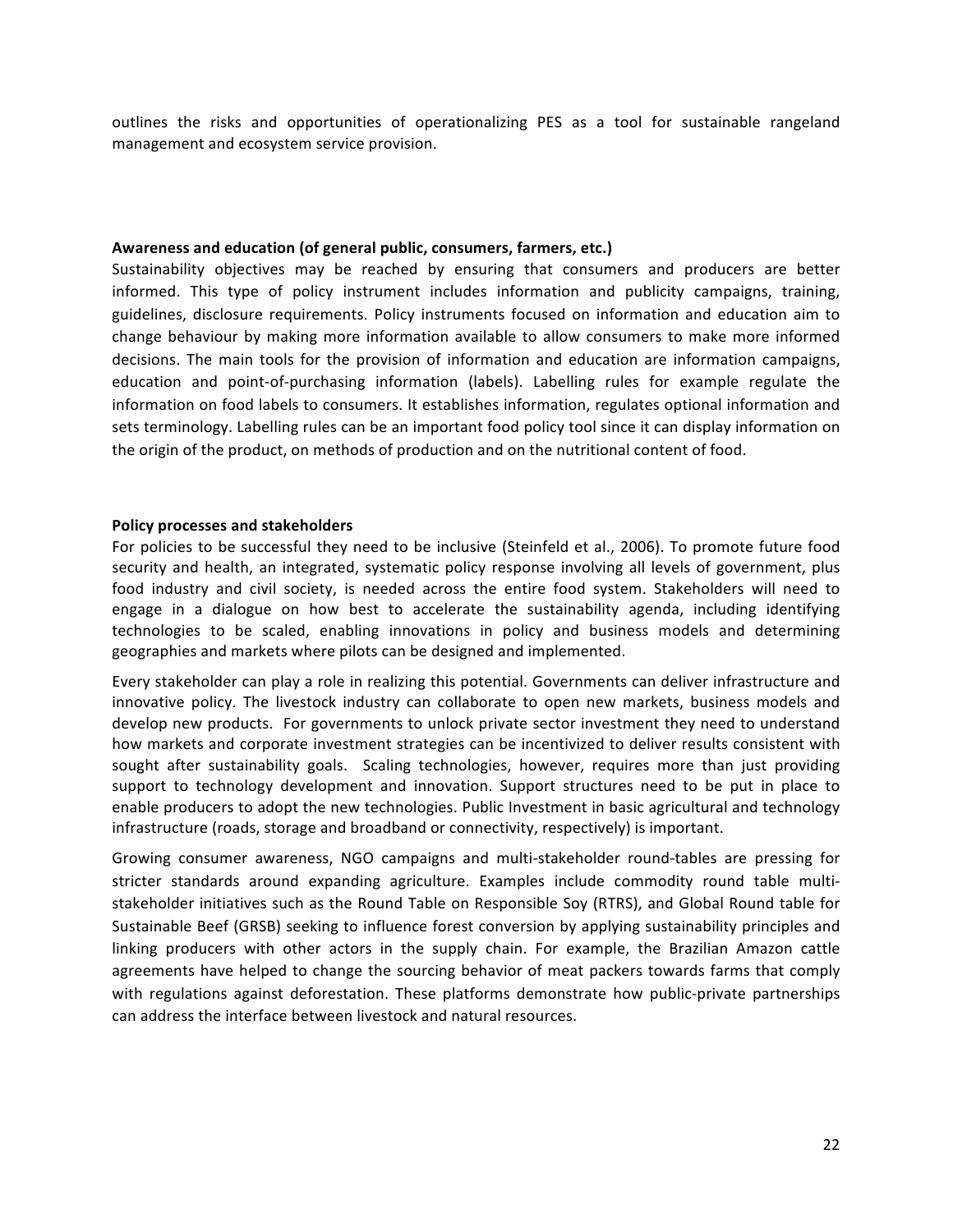## **Reference List**

- Alston, M., J. Clarke, and K. Whittenbury. 2017. Gender relations, livelihood strategies, water policies and structural adjustment in the Australian dairy industry. Sociologia Ruralis 57: 752-768.
- Asner, G.P., Elmore, A.J., Olander, L.P., Martin, R.E. & Harris, A.T. 2004. Grazing Systems, Ecosystem Responses, and Global Change. Annual Review of Environment and Resources, 29: 261–299.
- Australian Government, Queensland Government. 2014. Great Barrier Reef Report Card 2014.
- Bell, M. and Tzimiropoulos, G. (2018). Novel Monitoring Systems to Obtain Dairy Cattle Phenotypes Associated With Sustainable Production. Frontiers in Sustainable Food Systems.
- Brugger, D. and Windisch, WM. (2015). Environmental responsibilities of livestock feeding using trace mineralsupplements, Animal Nutrition (2015), http://dx.doi.org/10.1016/j.aninu.2015.08.005
- Capper, JL., and Bauman, DE. (2013). The role of productivity in improving the environmental sustainability of ruminant production systems. Ann Rev Animal Biosci 1, 469-489.
- Carr, JA., D'Odorico, P., Laio, F., and Ridolfi, L. (2013). Recent history and geography of virtual water trade. *PLoS ONE* 8, e55825.
- Cattaneo, A. (2008). Regional comparative advantage, location of agriculture, and deforestation in Brazil *J. Sustain. Forest.* 27 25-42
- Chee-Sanford, JC, Mackie, RI, Koike, S, Krapac, IG, Lin, Y-F, Yannarell, AC, Maxwell, S & Aminov, RI 2009, Fate and Transport of Antibiotic Residues and Antibiotic Resistance Genes following Land Application of Manure Waste' *Journal of Environmental Quality*, vol. 38, no. 3, pp. 1086-1108. https://doi.org/10.2134/jeq2008.0128
- Clark M, Tilman D (2017) Comparative analysis of environmental impacts of agricultural production systems, agricultural input efficiency, and food choice. *Environ Res Lett* 12, 064016.
- Collins, S. L., Knapp, A. K., Briggs, J. M., Blair, J. M., & Steinauer, E. M. 1998. Modulation of diversity by grazing and mowing in native tallgrass prairie. Science, 280: 745-747.
- Conley, D. J., J. Carstensen, J. Aigars, P. Axe, E. Bonsdorff, T. Eremina, B.-M. Haahti, C. Humborg, P. Jonsson, J. Kotta, C. La nnegren, U. Larsson, A. Maximov, M. R. Medina, E. Lysiak-Pastuszak, N. Remeikaite\_-Nikiene\_, J. Walve, S. Wilhelms, and L. Zille'n. 2011. Hypoxia is increasing in the coastal zone of the Baltic Sea. Environmental Science and Technology 45: 6777-83. 10.1071/SR17031.
- Cronin, G., Rault, J.L. & Glatz, P. (2014). Lessons learned from past experience with intensive livestock management systems. 10.20506/rst.33.1.2256.
- Dalin C, Konar M, Hanasaki N, Rinaldo A, Ignacio Rodriguez-Iturbe I (2012) Evolution of the global virtual water trade network. Proc Natl Acad Sci USA 109, 5989-5994.
- Davis KF, D'Odorico P (2015) Livestock intensification and the influence of dietary change: A caloriebased assessment of competition for crop production. *Science of the Total Environment* 538: 817–823.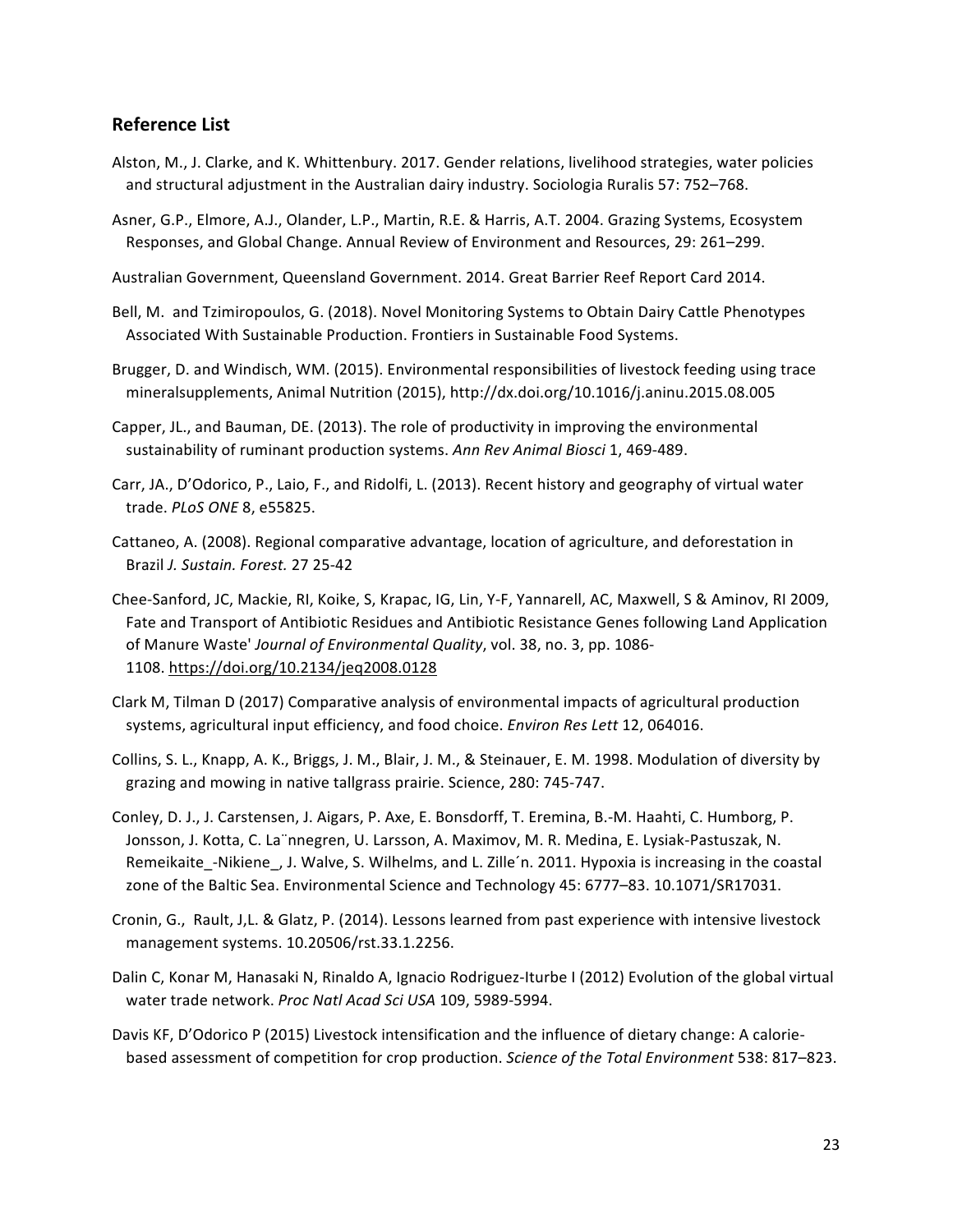- Davis KF, Gephart JA, Emery K, Leach A, Galloway JN, D'Odorico P (2016) Meeting future food demand with current agricultural resources. Glob Environ Change 39, 125-132.
- DeRamus, H.A., T.C. Clement, D.D. Giampola, and P.C. Dickison. 2003. Methane emissions of beef cattle on forages: efficiency of grazing management systems. Journal of Environmental Quality 32:269-277.
- Derner JD, Briske DD and Boutton TW (1997) Does grazing mediate soil carbon and nitrogen accumulation beneath c4, perennial grasses along an environmental gradient? *Plant and Soil* 191, 147-156.
- Djedouboum, Asside C.; Abba Ari, Ado A.; Gueroui, Abdelhak M.; Mohamadou, Alidou; Aliouat, Zibouda. (2018). "Big Data Collection in Large-Scale Wireless Sensor Networks." Sensors 18, no. 12: 4474.
- Donner, S.D. 2007. Surf or turf: A shift from feed to food cultivation could reduce nutrient flux to the Gulf of Mexico. Global Environmental Change, 17: 105-113.
- Dros J M 2004 Managing the Soy Boom: Two Scenarios of Soy Production Expansion in South America (Amsterdam: AIDEnvironment-WWF) pp 1-65
- Eshel G, Shepon A, Makov T, Milo R (2014) Land, irrigation water, greenhouse gas, and reactive nitrogen burdens of meat, eggs, and dairy production in the United States. *Proc Natl Acad Sci USA* 111, 11996– 12001
- FAO. 2015. The Second Report on the State of the World's Animal Genetic Resources for Food and Agriculture, edited by B.D. Scherf & D. Pilling. FAO Commission on Genetic Resources for Food and Agriculture Assessments. Rome.
- FAO and IPCC (2017). FAO-IPCC Expert Meeting on Climate Change, Land Use and Food Security: Final Meeting Report; January 23-25, 2017 FAO HQ Rome. FAO and IPCC, 2017.
- Fearnside P M 2005 Deforestation in Brazilian Amazonia: history, rates and consequences Conserv. Biol. 19 680–8
- Galloway JN, Burke M, Bradford GE, Naylor R, Falcon W, Chapagain AK, Gaskell JC, McCullough E, Mooney HA, Oleson KL, Steinfeld H, Wassenaar T, Smil V (2007) International trade in meat: the tip of the pork chop. Ambio 36, 622-629.
- Gardener T., Barlow J., Chazdon R., Ewers R., Harvey C., Peres C., Sodhi N. 2009. Prospects of tropical forest biodiversity in a human-modified world. Ecology Letters 12: 561-582.
- Gerber PJ, Steinfeld H, Henderson B, Mottet A, Opio C, Dijkman J, Falcucci A, Tempio G (2013) Tackling climate change through livestock – A global assessment of emissions and mitigation opportunities (Rome, FAO).
- Gerber, P., Steinfeld, H., Henderson, B., Mottet, A., Opio, C., Dijkman, J., Falcucci, A. & Tempio, G. (2013) Tackling Climate Change through Livestock: A Global Assessment of Emissions and Mitigation Opportunities. Food and Agriculture Organization of the United Nations, Rome.
- Green, R. E., Cornell, S. J., Scharlemann, J. P., & Balmford, A. (2005). Farming and the fate of wild nature. science, 307(5709), 550-555.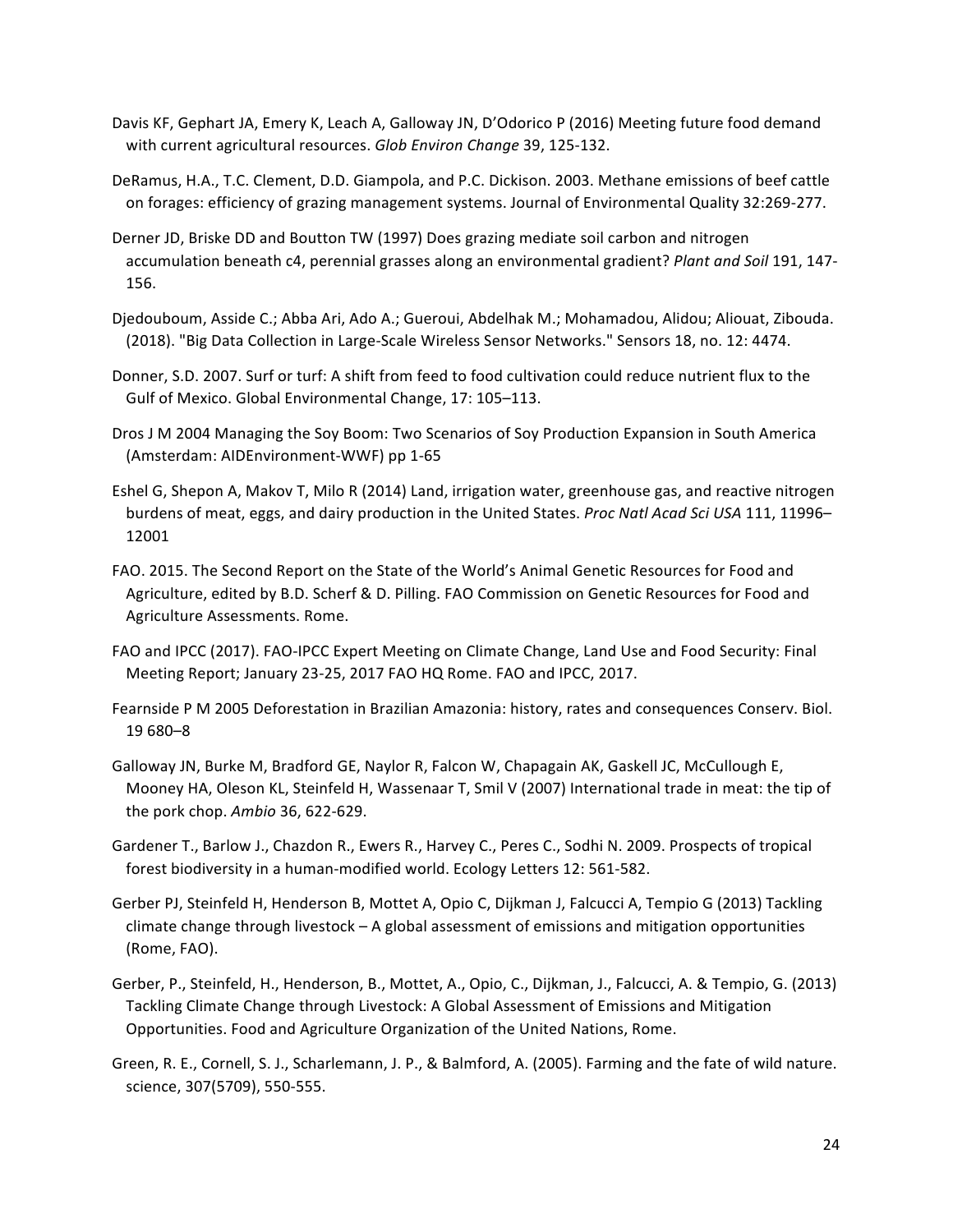- H.W. Polley, D.D. Briske, J.A. Morgan, K. Wolter, D.W. Bailey, J.R. Brown (2013). Climate change and North American rangelands: trends, projections, and implications Rangeland Ecol. Manage., 66 (2013), pp. 493-511
- Havstad, K. M., Peters, D. P., Skaggs, R., Brown, J., Bestelmeyer, B., Fredrickson, E., & Wright, J. (2007). Ecological services to and from rangelands of the United States. Ecological Economics, 64(2), 261-268.
- Herrero M, Petr Havlík P, Valin H, An Notenbaert A, Rufino MC, Thornton PK, Blümmel M, Weiss F, Grace D, Obersteiner M (2013) Biomass use, production, feed efficiencies, and greenhouse gas emissions from global livestock systems. *Proc Natl Acad Sci USA* 110, 20888–20893.
- Herrero M, Thornton PK, Gerber P, Reid RS (2009) Livestock, livelihoods and the environment: understanding the trade-offs. Curr Opin Environ Sust 1, 111-120.
- Humer, E., Schwarz, C., Schedle, K. (2015). Phytate in pig and poultry nutrition. J Anim Physiol Anim Nutr (Berl). 2015 Aug;99(4):605-25.
- Jack BK, Kousky C, Sims KR. Designing payments for ecosystem services: Lessons from previous experience with incentive-based mechanisms. Proc Natl Acad Sci U S A. 2008;105(28):9465–9470. doi:10.1073/pnas.0705503104
- Janzen, H.H. 2010. What place for livestock on a re-greening earth? Animal Feed Science and Technology 166-167:783-796.
- Khanal, A.R. and Gillespie, J. (2013). Adoption and productivity of breeding technologies: Evidence from US dairy farms. AgBioForum.
- Krausmann F, Erb K-H, Gingrich S, Lauk C, Haberl H. (2008). Global patterns of socioeconomic biomass flows in the year 2000: A comprehensive assessment of supply, consumption and constraints. Ecol Econ. 2008;65:471–487.
- Kremen C., Merendlender A. Landscapes that work for biodiversity and people. Science 362, eaau6020.
- Kummu M, de Moel H, Porkka M, Siebert S, Varis O, Ward PJ (2012) Lost food, wasted resources: global food supply chain losses and their impacts on freshwater, cropland, and fertiliser use. Sci Tot Environ 438, 477-489.
- Lacetera, N. (2019) Impact of climate change on animal health and welfare, Animal Frontiers, Volume 9, Issue 1, January 2019, Pages 26-31, https://doi.org/10.1093/af/vfy030
- Lawrence AB, Conington J, Simm G (2004) Breeding and animal welfare: practical and theoretical advantages of multi-trait selection. Anim Welfare 13, S191-S196.
- Le, Q. B., Nkonya, E., Mirzabaev, A. (2014). Biomass productivity-based mapping of global land degradation hotspots. ZEF-Discussion Papers on Development Policy No. 193. University of Bonn.
- Leadley, P., Pereira, H.M., Alkemade, R., Fernandez-Manjarres, J.F., Proenca, V., Scharlemann, J.P.W. et al. (2010). Biodiversity scenarios: projections of 21st century change in biodiversity and associated ecosystem services. In: Secretariat of the Convention on Biological Diversity (ed. Diversity SotCoB). Published by the Secretariat of the Convention on Biological Diversity, Montreal, p. 1–132. Technical Series no. 50.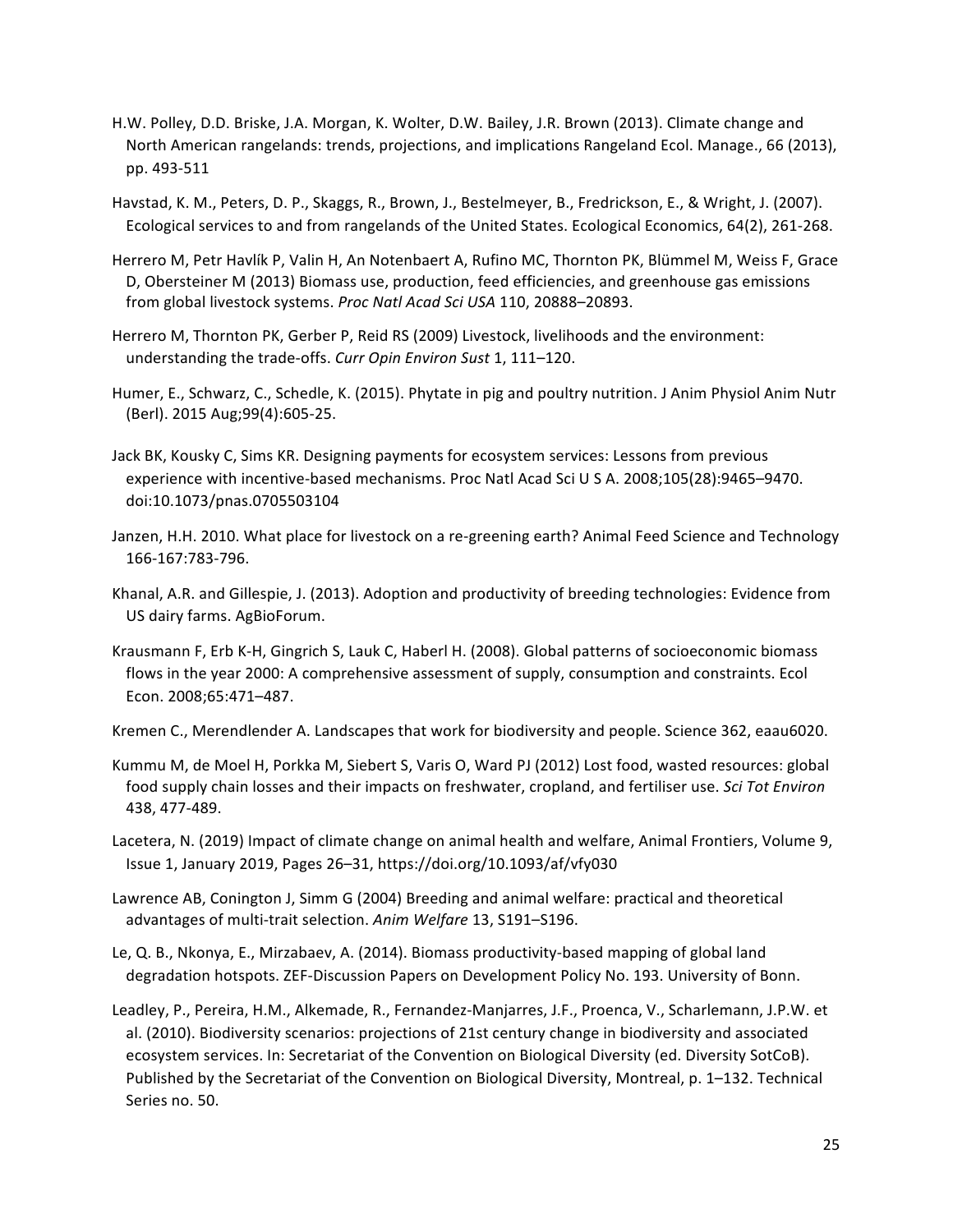- Liu, Q., Wang, J., Bai, Z., Ma, L.Z., & Oenema, O. (2017). Global animal production and nitrogen and phosphorus flows.
- Lynch J. and Pierrehumbert R. (2019) Climate impacts of cultured meat and beef cattle. Front. Sustain. Food Syst. 3:5.doi: 10.3389/fsufs.2019.0000
- McDermott JJ, Staal SJ, Freeman HA, Herrero M, Van de Steeg JA (2010) Sustaining intensification of smallholder livestock systems in the tropics. Livestock Science 130, 95-109.
- Mottet, A., de Haan, C., Falcucci, A., Tempio, G., Opio, C., & Gerber, P. (2017). Livestock: On our plates or eating at our table? A new analysis of the feed/food debate. Global Food Security, 14, 1-8.
- Nabuurs, G. J. (2004). Current consequences of past actions: how to separate direct from indirect. In C. B. Field & M. R. Raupach (Eds.), The global carbon cycle (pp. 317–326).
- Nardone, A B. Ronchi, N. Lacetera, M.S. Ranieri, U. Bernabucci. (2010). Effects of climate change on animal production and sustainability of livestock systems, Livest. Sci., 130 pp. 57-69
- National Academies of Sciences, Engineering, and Medicine (2016) Nutrient requirements of beef cattle (National Academy Press, Washington, D. C.).
- National Research Council (2001) Nutrient requirements of dairy cattle (National Academies Press, Washington, D. C.).
- Naylor R, Steinfeld H, Falcon W, Galloway J, Smil V, Bradford E, Alder J, Mooney H (2005) Losing the links between livestock and land. *Science* 310, 1621-1622
- Nepstad D, Stickler C M and Almeida O T 2006 Globalization of the Amazon soy and beef industries: opportunities for conservation. Conserv. Biol. 20 1595–603
- Nepstad LS, Gerber JS, Hill JD, Dias LCP, Costa MH, West PC (2019) Pathways for recent Cerrado soybean expansion: extending the soy moratorium and implementing integrated crop livestock systems with soybeans. *Environ Res Lett* 14, 044029.
- Nordquist, R. E., van der Staay, F. J., van Eerdenburg, F. J., Velkers, F. C., Fijn, L., & Arndt, S. S. (2017). Mutilating Procedures, Management Practices, and Housing Conditions That May Affect the Welfare of Farm Animals: Implications for Welfare Research.
- P.K. Thornton, J. Van de Steeg, A.Notenbaert, M. Herrrero (2009). The impacts of climate change on livestock and livestock systems in developing countries: A review of what we know and what we need to know Agric. Syst., 101 (2009), pp. 113-127
- Parry, A., James, K., & LeRoux, S. (2015). Strategies to achieve economic and environmental gains by reducing food waste.
- Peden D, Tadesse G, Misra AK, Awad Amed F, Astatke A, Ayalneh W, Herrero M, Kiwuwa G, Kumsa T, Mati B et al.: Chapter 13. Livestock and water for human development. In Water for Food, Water for Life: A Comprehensive Assessment of Water Management in Agriculture. Edited by Molden D. Earthscan/IWMI; 2007:485-514.
- Perry BD, Grace D, Sones K (2013) Current drivers and future directions of global livestock disease dynamics. *Proc Natl Acad Sci USA* 110, 20871-20877.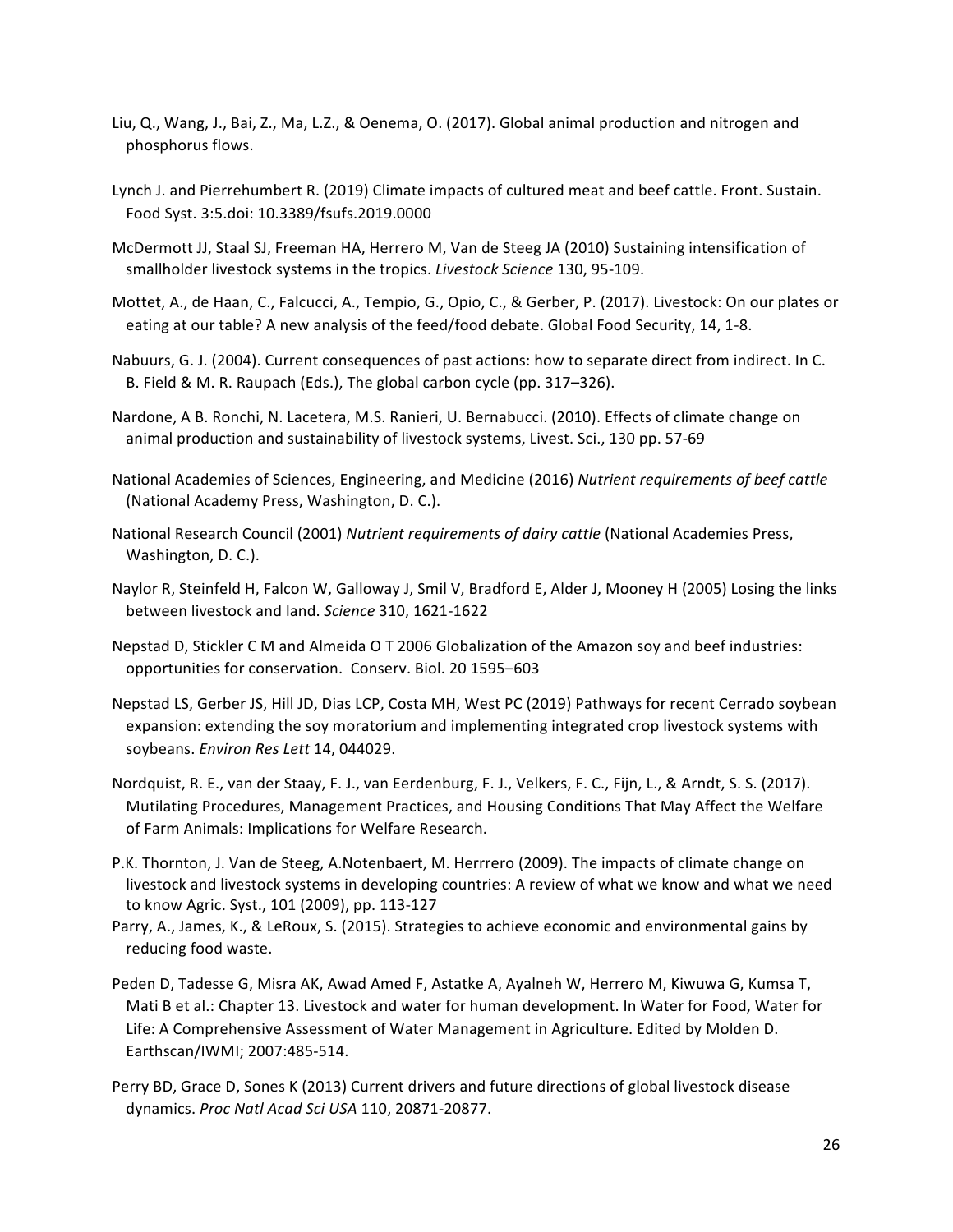- Phalan, B., Onial, M., Balmford, A., and Green, R.E. (2011). Reconciling food production and biodiversity conservation: land sharing and land sparing compared. Science, 333 (6047) (2011), pp. 1289-1291
- Richter BD, Bartak D, Caldwell P, Davis KF, Debaere P, Hoekstra AY, Li T, Marston L, McManamay R, Mekonnen MM, Ruddell B, Rushforth RR, Troy TJ (2019) Is my burger killing a river? Water scarcity is driven by our food choices. (In Review).
- Rojas-Downing, Maria, Pouyan Nejadhashemi, A, Harrigan, Timothy, Woznicki, Sean. (2017). Climate Change and Livestock: Impacts, Adaptation, and Mitigation. Climate Risk Management. 16. 10.1016/j.crm.2017.02.001.
- S.C. Chapman, S. Chakraborty, M.F. Dreccer, S.M. Howden (2012). Plant adaptation to climate change: opportunities and priorities in breeding. Crop Pasture Sci., 63 pp. 251-268
- Samson FB, Knopf FL, Ostlie WR. Grasslands. Washington, D.C.: United States Geological Survey; 1998.
- Sauvant D, Delaby L, Noziere P (2018) *INRA feeding system for ruminants* (Wageningen Academic Publishers, Wageningen, Netherlands).
- Schlundt J (2002). New directions in foodborne disease prevention. *Int J Food Microbio* 78, 3-17.
- Schuman GE, Janzen HH, Herrick JE (2002) Soil carbon dynamics and potential carbon sequestration by rangelands. *Environmental Pollution* 116, 391-396.
- Schuman GE, Reeder JD, Manley JT, Hart RH, Manley WA (1999) Impact of grazing management on the carbon and nitrogen balance of a mixed-grass rangeland. *Ecological Applications* 9, 65-71.
- Shi, P.; Yan, P.; Yuan, Y.; Nearing, M.A. Wind erosion research in China: past, present and future. *Prog. Phys. Geogr.* 2004, *28*, 366–386.
- Shields S, Orme-Evans G (2015). The impacts of climate change mitigation strategies on animal welfare. *Animals* 5, 361-394.
- Shields, S., and G. Orme-Evans. 2015. The impacts of climate change mitigation strategies on animal welfare. Animals 5: 361-394.
- Spera, S. (2017). Agricultural intensification can preserve the Brazilian Cerrado: applying lessons from Mato Grosso and Goiás to Brazil's last agricultural frontier. Trop. Conserv. Sci., 10 (2017), Article 1940082917720662.
- Springmann M, Clark M, Mason-D'Croz D, Wiebe K, Bodirsky BL, Lassaletta L, de Vries W, Vermeulen SJ, Herrero M, Carlson KM, Jonell M, Troell M, DeClerck F, Gordon LJ, Zurayk R, Scarborough P, Rayner M, Loken B, Fanzo J, Godfray HCJ, Tilman D, Rockström J, Willett W (2018) Options for keeping the food system within environmental limits. Nature 562, 519-525.
- Teague, W.R., F. Provenza, U.P. Kreuter, T. Steffens, and M. Barnes. 2013. Multi-paddock grazing on rangelands: Why the perceptual dichotomy between research results and rancher experience? Journal of Environmental Management 128:699-717.
- Thornton PK (2010) Livestock production: recent trends, future prospects. *Phil Trans R Soc B* 365, 2853– 2867.